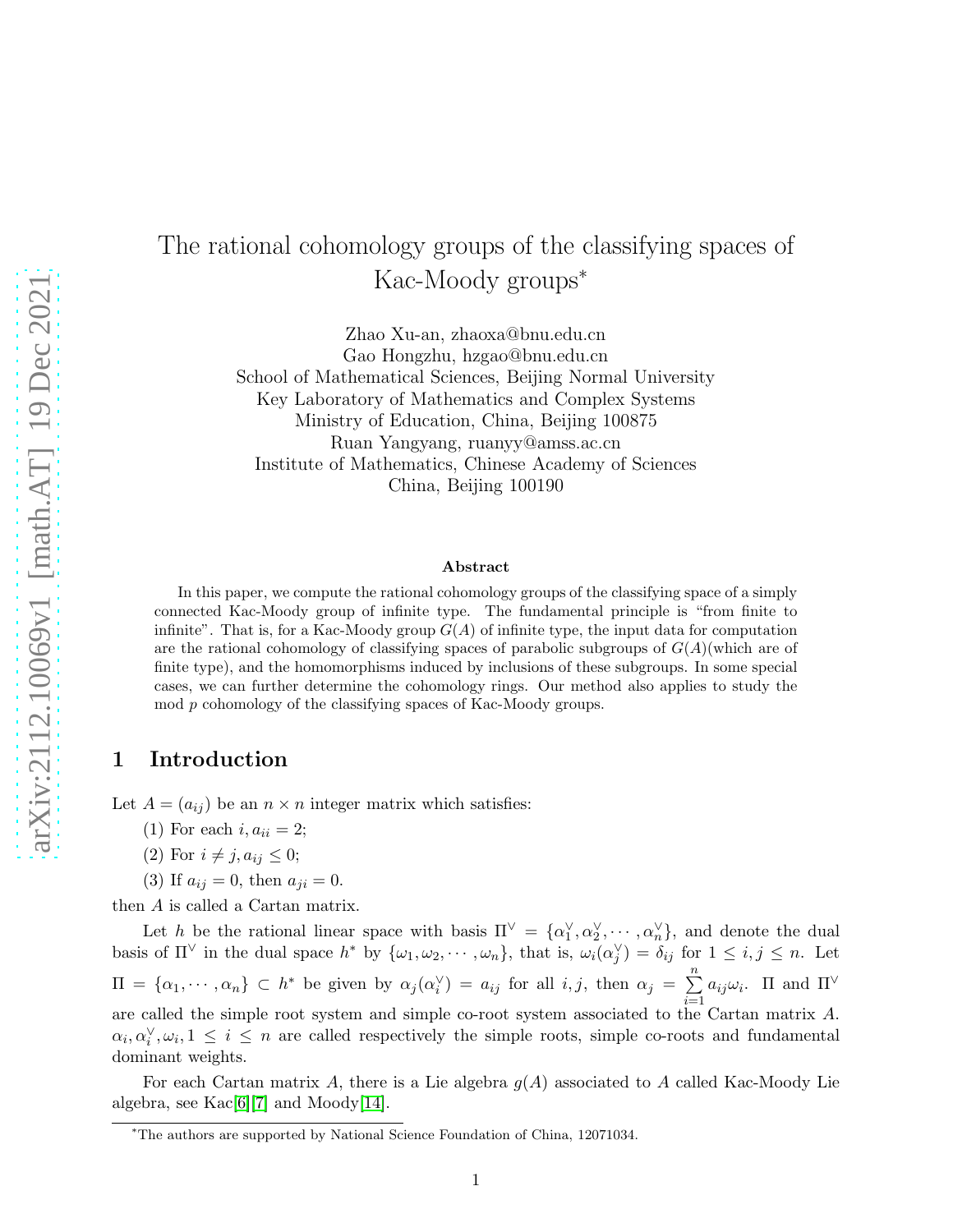The Kac-Moody Lie algebra  $g(A)$  is generated by elements  $\alpha_i^{\vee}, e_i, f_i, 1 \leq i \leq n$  over  $\mathbb{C}$ , with the defining relations:

(1)  $[\alpha_i^{\vee}, \alpha_j^{\vee}] = 0, 1 \le i, j \le n;$ 

(2)  $[e_i, f_j] = \delta_{ij} \alpha_i^{\vee}, 1 \le i, j \le n;$ 

(3)  $[\alpha_i^{\vee}, e_j] = a_{ij}e_j, [\alpha_i^{\vee}, f_j] = -a_{ij}f_j, 1 \le i, j \le n;$ 

(4) ad( $e_i$ )<sup>-a<sub>ij</sub>+1</sup>( $e_j$ ) = 0, 1 ≤ *i* ≠ *j* ≤ *n*;

(5) ad $(f_i)^{-a_{ij}+1}(f_j) = 0, 1 \leq i \neq j \leq n$ .

Kac and Peterson[\[8\]](#page-15-3)[\[9\]](#page-15-4)[\[10\]](#page-15-5) constructed the Kac-Moody group  $G(A)$  with Lie algebra  $g(A)$ .

A Cartan matrix A is indecomposable if A can not be written as a direct sum of two Cartan matrices  $A_1$  and  $A_2$ . Indecomposable Cartan matrices, their associated Kac-Moody Lie algebras, or Kac-Moody groups are divided into three types.

(1) Finite type, if A is positive definite. In this case,  $G(A)$  is just a simply connected complex semisimple Lie group.

(2) Affine type, if A is positive semi-definite and has rank  $n-1$ .

(3) Indefinite type, otherwise.

The last two types of Cartan matrices or Kac-Moody groups are also called of infinite type. A decomposable Kac-Moody group is isomorphic to a product of Kac-Moody groups of these three types.

The Weyl group  $W(A)$  associated to a Cartan matrix A is the group generated by the Weyl reflections  $\sigma_i : h^* \to h^*$  with respect to  $\alpha_i^{\vee}, 1 \leq i \leq n$ , where  $\sigma_i(\alpha) = \alpha - \alpha(\alpha_i^{\vee})\alpha_i$ . The action of  $\sigma_i$ on the fundamental dominant weights is given by  $\sigma_i(\omega_j) = \omega_j - \omega_j(\alpha_i^{\vee})\alpha_i = \omega_j - \delta_{ij}\alpha_i$ . For details see Kac[\[7\]](#page-15-1).

Let S be the set  $\{1, 2, \dots, n\}$ . For each proper subset  $I \subset S$ , the matrix  $A_I = (a_{ij})_{i,j \in I}$  is also a Cartan matrix. And there is a parabolic subalgebra  $g_I(A) \subseteq g(A)$  generated by  $e_i, i \in I$ and  $\alpha_j^{\vee}, f_j, 1 \leq j \leq n$ . Corresponding to  $g_I(A)$ , there is a connected parabolic subgroup  $G_I(A)$  of  $G(A)$ . For  $I = S$ ,  $G_I(A) = G(A)$ . And for  $I = \emptyset$ ,  $G_I(A) = B(A)$ , the Borel subgroup of  $G(A)$ .

Let  $C(A)$  be the category whose objects are proper subsets I of S such that  $A<sub>I</sub>$  are of finite type, and morphisms are the inclusions of these proper subsets. There is a functor  $F: C(A) \to Top$ which sends I to the classifying space  $BG_I(A)$  and sends  $I \subset J$  to the map  $BG_I(A) \to BG_J(A)$ . By a theorem of Kichiloo $[12][13]$  $[12][13]$ , there is

**Theorem.** For a Cartan matrix A of infinite type, the homotopy type of  $BG(A)$  is the homotopy colimit of the functor F, i.e.  $BG(A) \simeq \text{hocolimit } F$ .

This theorem enables us to compute the cohomology of  $BG(A)$  from the cohomology of  $BG_I(A)$ for those  $A_I$  of finite type. It gives a principle that "from finite to infinite". By Bousfield and Kan $[2]$ , there is a multiplicative spectral sequence with  $E_2$ -term given by the derived limits of the functor  $H^* \circ F$  which converges to the cohomology of  $BG(A)$ . This spectral sequence is used in Kitchloo[\[13\]](#page-15-7) to study the cohomology of the classifying spaces of Kac-Moody groups. But the  $E_2$ -term of Bousfield-Kan spectral sequence is hard to compute. So in this paper we introduce a homotopy simplification procedure. In fact we show that there are spaces  $X; X_{I_1}, X_{I_2}, \cdots, X_{I_d}$  for certain  $d \geq 2$  such that  $X = X_{I_1} \cup X_{I_2} \cup \cdots \cup X_{I_d}$ , X has the same homotopy type as  $BG(A)$ , and for  $1 \leq i \leq d$ ,  $X_{I_i}$  has the same homotopy type as  $BG_{I_i}(A)$ . These spaces X and  $X_{I_i}$ ,  $1 \leq i \leq d$  are constructed explicitly in section 2. As a consequence we can use Mayer-Vietoris spectral sequence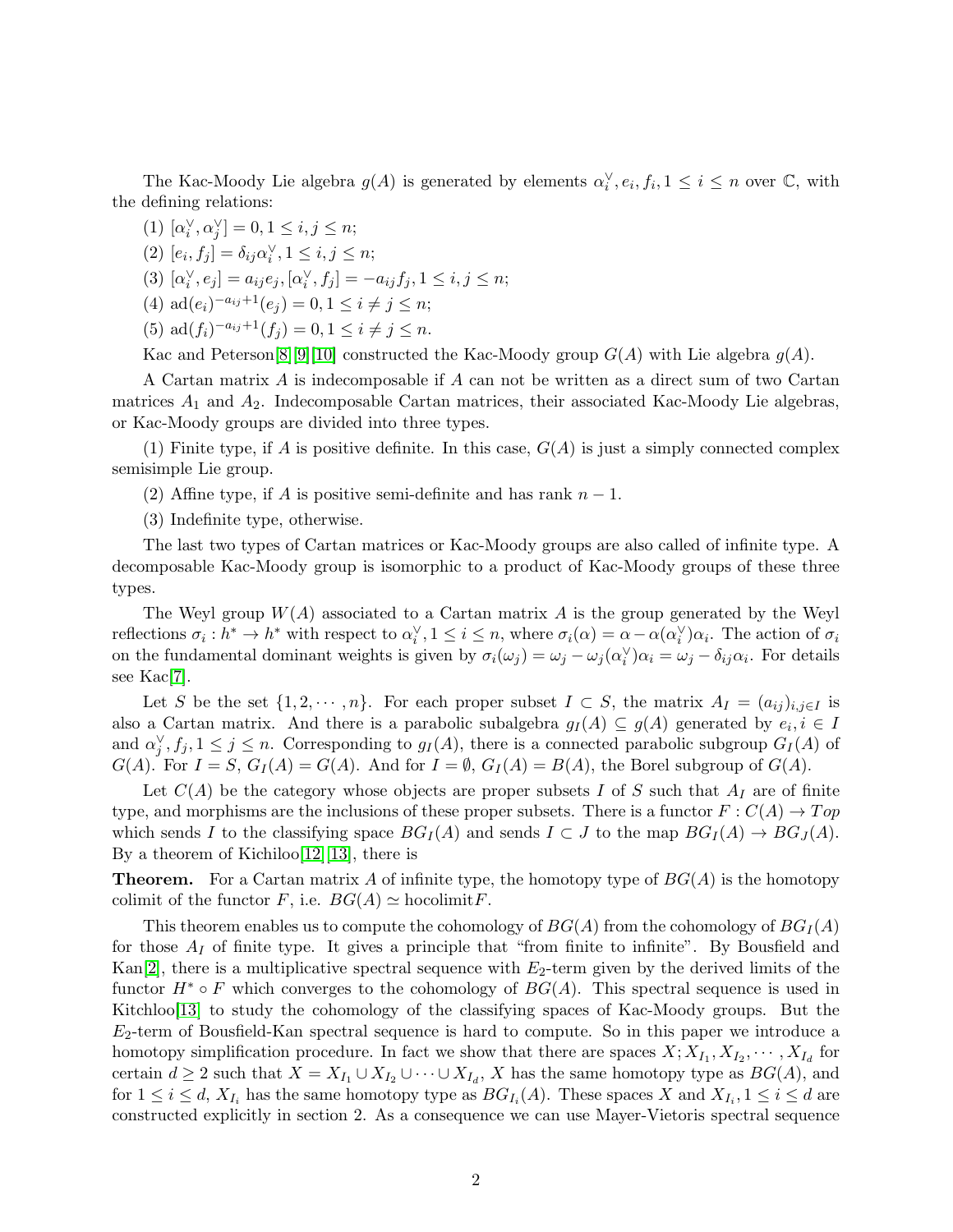of  $X = X_{I_1} \cup X_{I_2} \cup \cdots \cup X_{I_d}$  to compute the cohomology groups of  $BG(A)$ .

The contents of this paper are as follows. In section 2, we simplify the homotopy colimit of the classifying space  $BG(A)$  and construct the spaces  $X; X_{I_1}, X_{I_2}, \cdots, X_{I_d}$ . In section 3 we use the Mayer-Vietoris spectral sequence to compute the rational cohomology groups of  $BG(A)$ . We will explain how to compute the  $E_2$ -term of this spectral sequence. And we prove that for rational coefficients the spectral sequence collapses at  $E_2$ -term. So it gives the cohomology groups of  $BG(A)$ . In section 4 we give an algorithm to compute the cohomology groups and list the computation results for the cases of  $n = 3$  and 4. In section 5 we give some results about the rational polynomial invariants of Weyl groups  $W(A)$ , which appear naturally in the M-V spectral sequence. In section 6 we discuss some applications of our results and give some conjectures on the cohomology of classifying spaces of Kac-Moody groups.

#### 2 The simplification of the homotopy colimit

Let us recall the definition of homotopy colimit. See Dugger[\[4\]](#page-15-9) for details.

Let C be a small category and  $F: C \to Top$  be a functor from C to the category of topological spaces. Then we have a simplicial space srep(F) which is called the simplicial replacement of F with  $\operatorname{step}(F)_n = \coprod$  $i_0 \rightarrow i_1 \rightarrow \cdots \rightarrow i_n$  $F(i_0)$ , the coproduct ranges over chains of composable morphisms in C. The face and degeneracy maps are defined as follows. If  $\sigma : i_0 \to i_1 \to \cdots \to i_n$  is a chain, then by deleting  $i_j$ ,  $j \geq 0$  we obtain a chain  $\sigma(j)$  of  $n-1$  composable maps. When  $j > 0$ , the map  $d_j$ : srep $(F)_n \to \text{step}(F)_{n-1}$  sends the summand  $F(i_0)$  corresponding to the chain  $\sigma$  to the identical copy of  $F(i_0)$  in  $\text{step}(F)_{n-1}$  indexed by  $\sigma(j)$ . When  $j = 0, d_0 : \text{step}(F)_n \to \text{step}(F)_{n-1}$ sends the summand  $F(i_0)$  corresponding to the chain  $\sigma$  to the summand  $F(i_1)$  corresponding to  $\sigma(0)$  and the map we use here is  $F(i_0) \to F(i_1)$  given by the first map  $i_0 \to i_1$  in  $\sigma$ . For the degeneracy maps each  $s_j$  sends the summand  $F(i_0)$  corresponding to the chain  $\sigma$  to the identical summand  $F(i_0)$  corresponding to the chain in which one has inserted the identity map  $i_j \rightarrow i_j$ . The homotopy colimit of the functor  $F : C \to Top$  is defined as the geometric realization of its simplicial replacement  $\operatorname{sep}(F)$ .

For a simplicial complex L with vertex set  $S = \{1, 2, \dots, n\}$ , there is a small category  $C(L)$ with objects the simplices of L. And the morphisms of  $C(L)$  are given by inclusions of simplices. We called the category  $C(L)$  the simplicial category associated to L. In a simplicial category  $C(L)$ all the automorphisms are identities, and for two objects there is at most one morphism between them. Given a Cartan matrix A, the category  $C(A)$  defined in the introduction is a simplicial category since if  $A_J$  is of finite type, then for any  $I \subset J$ ,  $A_I$  is also of finite type. And for each  $i \in S$ ,  $\{i\} \in C(A)$  because the rank 1 Cartan matrix is of finite type. Therefore for a Kac-Moody group  $G(A)$ , it is convenient to regard the category  $C(A)$  as a proper simplicial sub-complex of the  $n-1$ -simplex  $\Delta_{n-1}$  with vertex set  $S = \{1, 2, \cdots, n\}$ , and regard an object  $I \in C(A)$  as a simplex.

Let C be the simplicial category associated to a simplicial complex L and  $F: C \to Top$  be a functor, For an object  $I \in C$ , let  $C_I$  be the full subcategory of C whose objects are I and faces of I. We define  $X_I = \text{hocolimit } F|_{C_I}$ , the homotopy colimit of F restricted to  $C_I$ . Since  $C_I$  has a terminal object I we know  $X_I \simeq F(I)$ . The inclusion  $I \subset J$  induces the map  $i_{IJ} : X_I \to X_J$ . As a summary, we have

**Lemma 2.1.** 1. For  $I \subset J$ , the map  $i_{IJ}: X_I \to X_J$  is an inclusion(In fact a cofibration).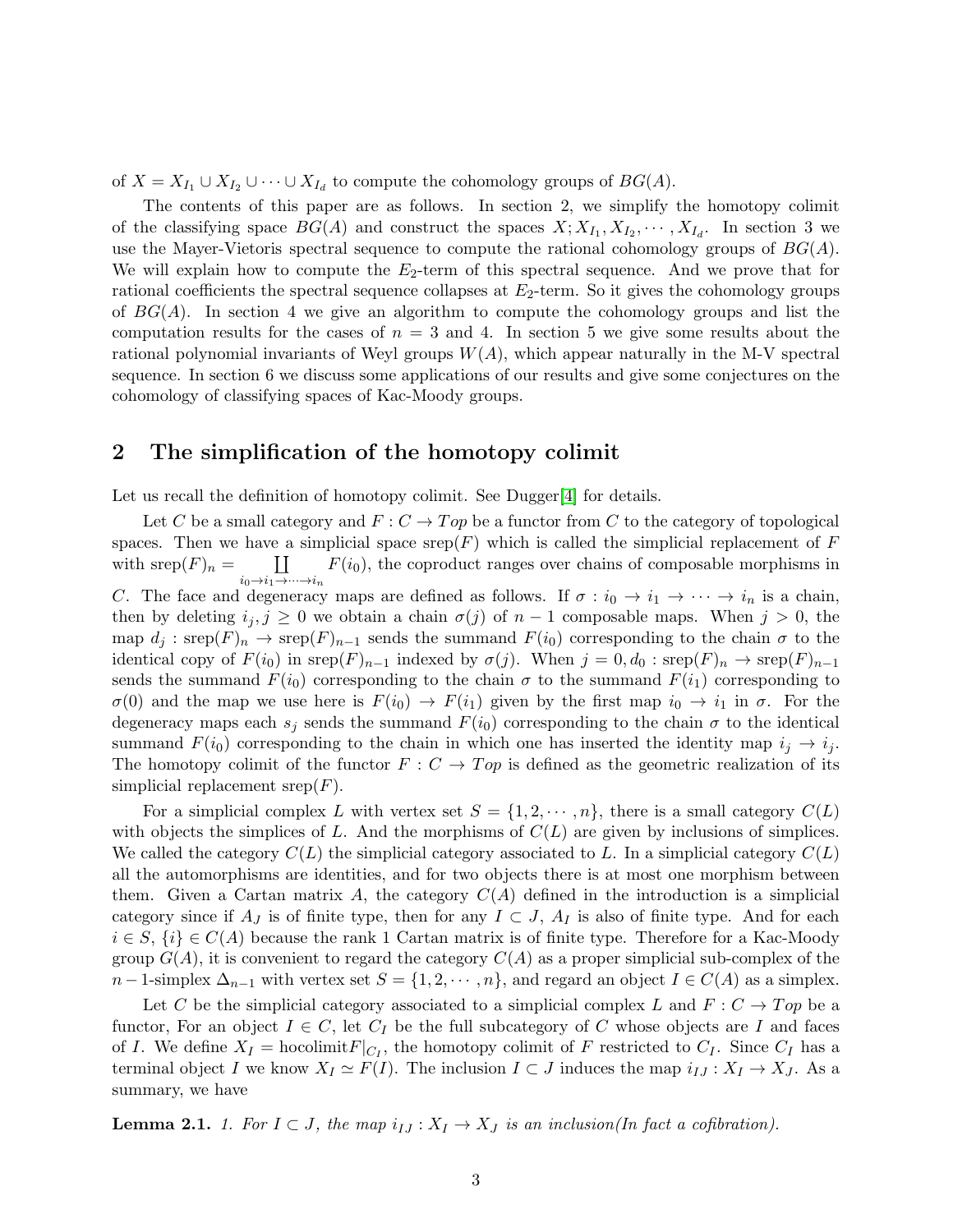- 2. For each  $I \in C$ ,  $X_I$  is a simplicial subspace of  $X = \text{hocolimit } F$ .
- 3.  $X_I \cap X_J = X_{I \cap J}$  for  $I, J \in C$ .

This lemma can be checked by the definition of homotopy colimits. It can be regarded as a homotopy replacement result for the functor F. By applying it to the functor  $F : C(A) \to Top$ , we can replace the map  $BG_I(A) \to BG_J(A)$  by a cofibration  $X_I \subset X_J$ , and the classifying space  $BG_I(A)$  by  $X_I$ . Then the homotopy colimit of F is replaced by a union of subspaces  $X_I$  in X.

We call a simplex  $\sigma$  of a simplicial complex L a maximal simplex if it is not a face of any other simplex. It is obvious that the geometric realizations of a simplicial complex is the union of geometric realization of its maximal simplices. For a finite simplicial category  $C = C(L)$ , the homotopy colimit of a functor  $F: C \to Top$  has a simple description.

**Theorem 2.1.** Let L be a simplicial complex contained in  $\Delta_{n-1}$  and  $I_1, I_2, \cdots I_d$  be the set of maximal simplices of L, then for a functor  $F: C(L) \to Top$ , we have  $X = \text{hocolimit } F = \bigcup$  $\bigcup_{1\leq i\leq d}X_{I_i}.$ 

Combining Theorem 2.1 with Kitchloo's theorem, we have

**Corollary 2.1.** Let A be a Cartan matrix of infinite type,  $I_1, I_2, \dots, I_d \in C(A)$  be the maximal *objects of*  $C(A)$ , then  $BG(A) \simeq \bigcup$  $\bigcup_{1\leq i\leq d}X_{I_i}.$ 

**Example 2.1.** For a Cartan matrix A of rank 3, up to permutation of  $1, 2, 3$ , the simplicial category  $C(A)$  corresponding to A is one of the following 4 types.



In the four cases the maximal objects of  $C(A)$  and the homotopy type of  $BG(A)$  are

- (1).  $\{1\}, \{2\}, \{3\}, B\mathbb{G}(A) \simeq (X_1 \cup_{X_{\emptyset}} X_2) \cup_{X_{\emptyset}} X_3;$
- (2).  $\{1, 2\}, \{3\}, BG(A) \simeq X_{12} \cup_{X_{\emptyset}} X_3;$

(3).  $\{1, 2\}, \{1, 3\}, BG(A) \simeq X_{12} \cup_{X_1} X_{13};$ 

(4).  $\{1, 2\}, \{1, 3\}, \{2, 3\}, B\mathcal{G}(A) \simeq (X_{12} \cup_{X_1} X_{13}) \cup_{X_2 \cup_{X_\emptyset} X_3} X_{23}.$ 

#### 3 Mayer-Vietoris spectral sequence

In section 2 we write the homotopy type of the classifying space  $BG(A)$  as a union of subspaces  $X_{I_1}, X_{I_2}, \cdots, X_{I_d}$  which are homotopy equivalent to  $BG_{I_1}(A), BG_{I_2}(A), \cdots, BG_{I_d}(A)$  respectively. Now we can use the Mayer-Vietoris exact sequences to compute the cohomology groups of  $BG(A)$ inductively. The computation procedure can be organized into an M-V spectral sequence. The spectral sequence  $E_r, r \geq 0$  is constructed from the bi-complex  $E_0^{r,s} = \bigoplus$  $i_1 < i_2 < \cdots < i_{r+1}$  $S^s_{\mathcal{U}}(X_{I_{i_1}} \cap X_{I_{i_2}} \cap$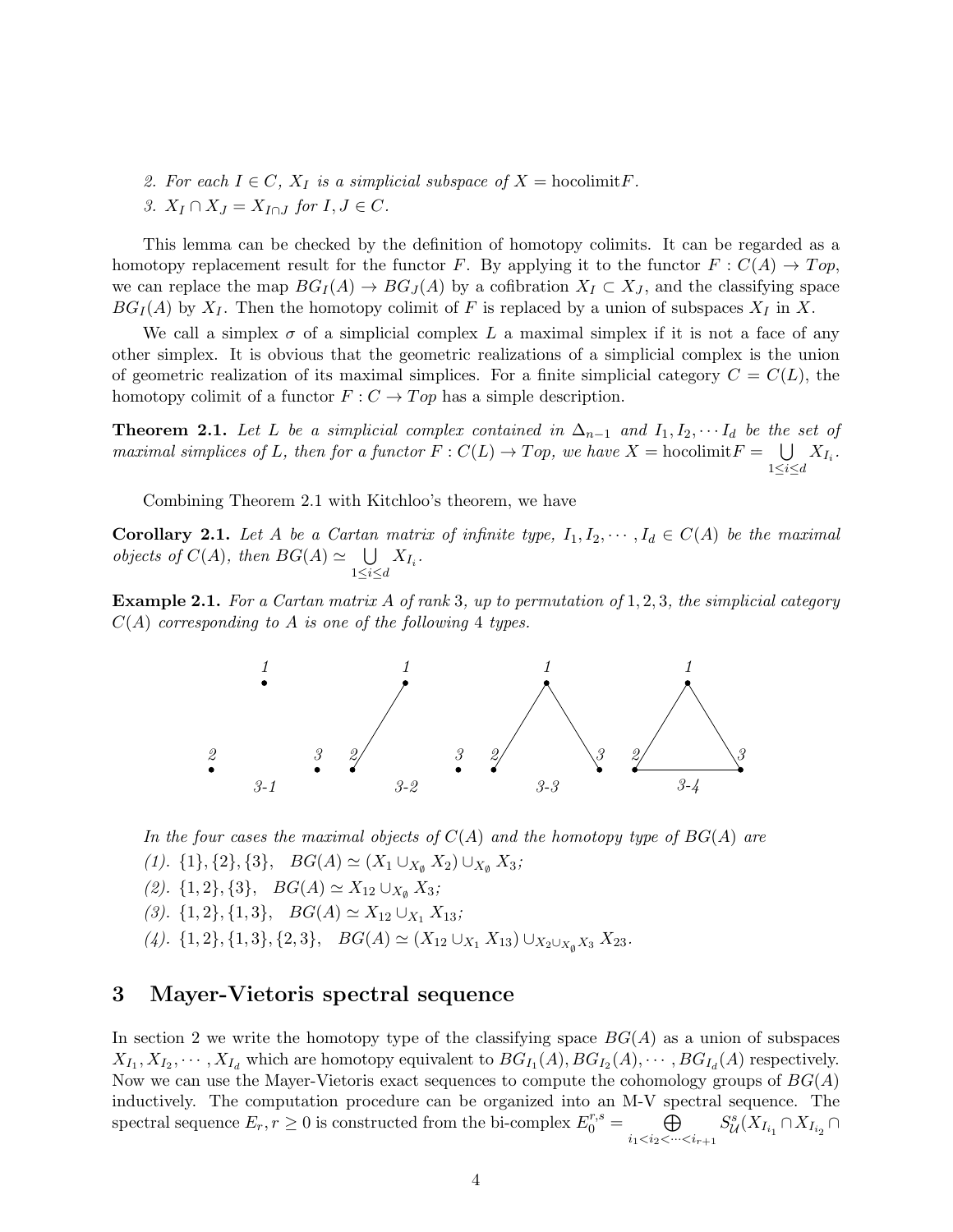$\cdots \cap X_{I_{i_{r+1}}}$  with horizontal differential  $\delta$  and vertical differential d. The  $E_1$ -term and  $E_2$ -term of this spectral sequence are given by  $H^d(E_0)$  and  $H^{\delta}E_1 = H^{\delta}H^d(E_0)$ . This spectral sequence converges to  $H^*(X)$ . See Bott and Tu[\[3\]](#page-15-10) for details. By applying it to  $X_{I_1} \cup X_{I_2} \cup \cdots \cup X_{I_d}$ , we have

**Theorem 3.1.** For arbitrary abelian group G, there is an M-V spectral sequence with  $E_1^{r,s}$  =  $\oplus$  $i_1 < i_2 < \cdots < i_{r+1}$  $H<sup>s</sup>(X_{I_{i_1}} \cap X_{I_{i_2}} \cap \cdots \cap X_{I_{i_{r+1}}}; G)$ , which converges to the cohomology  $H<sup>*</sup>(BG(A); G)$ .

As a consequence, with coefficient group a field k, we have  $H^*(BG(A); k) \cong E^{0,*}_{\infty} \oplus E^{1,*-1}_{\infty} \oplus$  $\cdots \oplus E_{\infty}^{*,0}$ . From the expression of  $E_1^{r,s}$  $t_1^{r,s}$  it is obvious that for  $r \ge d$ ,  $E_1^{r,s} = 0$ . So the spectral sequence is concentrated on the range of  $0 \le r \le d-1$ . Let  $E_{\infty}^r = \bigoplus_{r=1}^{\infty} E_r$  $s=0$  $E_{\infty}^{r,s}$  for  $r \geq 0$ , then  $E_{\infty}^r = 0$ for  $r \geq d$  and we have  $H^*(BG(A); k) \cong \bigoplus^{d-1}$  $r=0$  $\Sigma^r E^r_\infty$  as a graded *k*-vector space, where  $\Sigma^r$  lifts the degree of a graded vector space by  $r$ .

In the following all cohomology groups are of rational coefficients.

The input data to compute the rational cohomology  $H^*(BG(A))$  come from the functor  $H^* \circ F : C(A) \to \mathbb{Q}Alg$  which sends  $I \in C(A)$  to  $H^*(BG_I(A))$  and sends a morphism  $I \subset J$ to  $H^*(BG_J(A)) \to H^*(BG_I(A))$ . The ring  $H^*(BG_I(A))$  and homomorphism  $H^*(BG_J(A)) \to$  $H^*(BG_I(A))$  can be computed by the following theorem of Borel, see [\[1\]](#page-14-0).

**Theorem 3.2.** Let K be a connected compact Lie group with Weyl group  $W(K)$ , and T be a maximal torus subgroup of K, then the cohomology homomorphism  $Bi^*: H^*(BK; \mathbb{Q}) \to H^*(BT; \mathbb{Q})$ induced by the inclusion  $T \to K$  is injective. And its image is exactly the invariants  $H^*(BT;\mathbb{Q})^{W(K)}$ of Weyl group.

For a parabolic subgroup  $G_I(A)$  of finite type, the unitary form of  $G_I(A)$  is a compact Lie subgroup  $K_I(A)$  of the unitary form  $K(A)$  of  $G(A)$ . And the inclusion  $K_I(A) \subset G_I(A)$  is a homotopy equivalence. Hence for the computation of the cohomology we can replace the group  $G_I(A)$  by it's unitary form  $K_I(A)$ . Since the Weyl group of  $G_I(A)(or K_I(A))$  is  $W_I(A)$ , which is generated by Weyl reflection  $\sigma_i, i \in I$ , the ring  $H^*(BG_I(A)) \cong H^*(BK_I(A))$  can be identified with  $H^*(BT)^{W_I(A)}$  by Borel's theorem. For convenience we write P for the polynomial algebra  $H^*(BT)$ , which is naturally identified with  $\mathbb{Q}[w_1, \dots, w_n]$ , where  $w_i, 1 \leq i \leq n$  are the fundamental dominant weights. And for each  $I \subset S$  we write  $P_I$  for the polynomial subalgebra  $H^*(BT)^{W_I(A)}$ . If we identify  $H^*(BG_I(A))$  with  $P_I$ , then the homomorphism  $Bi_{IJ}^*: H^*(BG_J(A)) \to H^*(BG_I(A))$ for  $I \subset J$  can be identified with the inclusion  $P_J = H^*(BT)^{W_J(A)} \subset H^*(BT)^{W_I(A)} = P_I$ . An easy but useful fact is that  $P_{I_1} \cap P_{I_2} = P_{I_1 \cup I_2}$ .

Let 
$$
E_1^r = \bigoplus_{s=0}^{\infty} E_1^{r,s}
$$
 for  $0 \le r \le d-1$ . From the above discussion we have  
\n
$$
E_1^r \cong \bigoplus_{s=0}^{\infty} \bigoplus_{i_1 < i_2 < \dots < i_{r+1}} H^s(X_{I_{i_1}} \cap X_{I_{i_2}} \cap \dots \cap X_{I_{i_{r+1}}}; \mathbb{Q}) \cong \bigoplus_{i_1 < i_2 < \dots < i_{r+1}} P_{I_{i_1} \cup I_{i_2} \cup \dots \cup I_{i_{r+1}}}.
$$

The  $E_2$ -term of the M-V spectral sequence can be computed from  $E_1$ -term as the homology of the following chain complex  $0 \to E_1^0 \stackrel{\delta_0}{\to} E_1^1 \stackrel{\delta_1}{\to} E_1^2 \stackrel{\delta_2}{\to} \cdots \stackrel{\delta_{d-2}}{\to} E_1^{d-1} \to 0.$ 

The following is an example.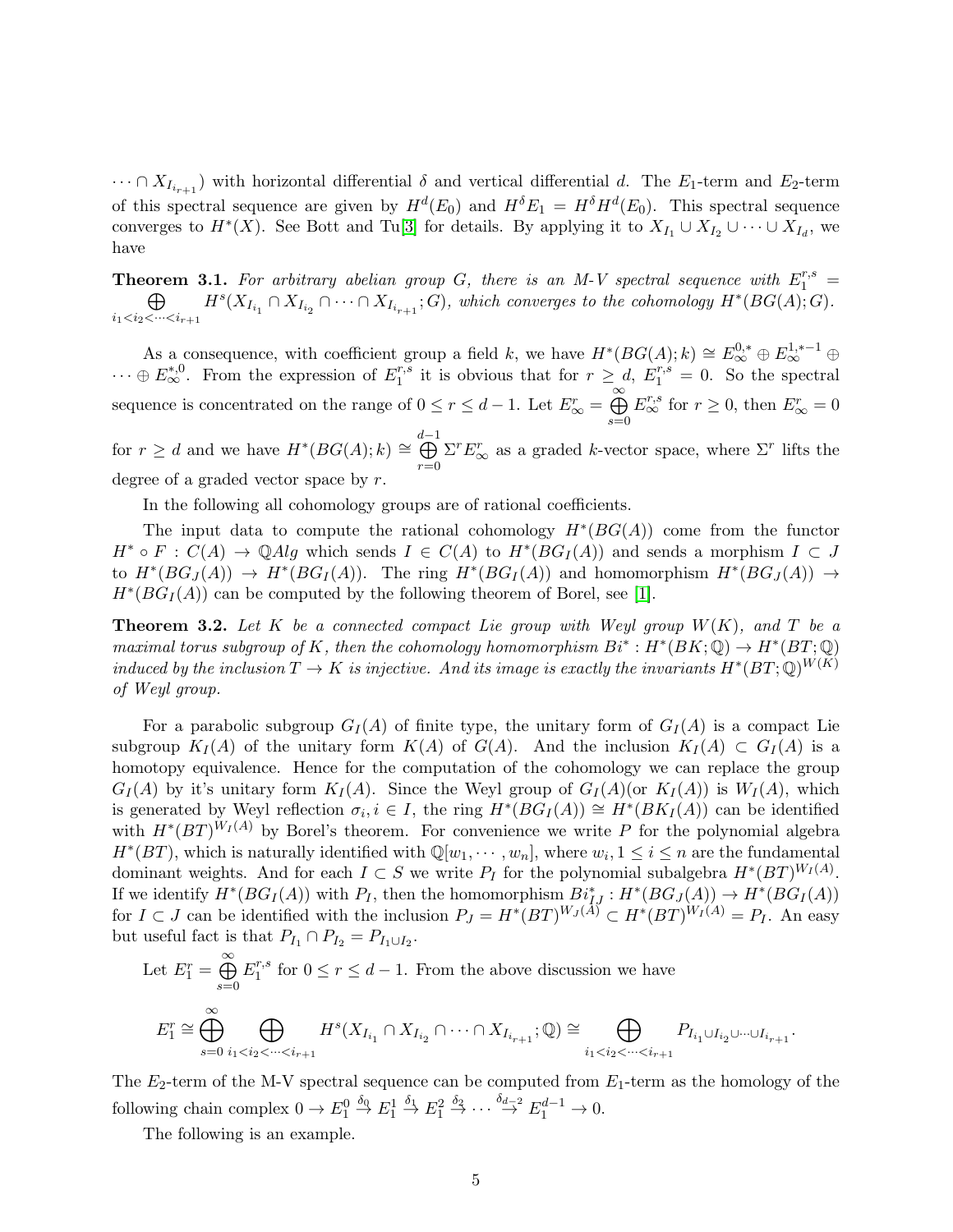**Example 3.1.** For the case  $X = X_{I_1} \cup X_{I_2} \cup X_{I_3} \cup X_{I_4}$  with  $d = 4$ , the chain complex can be depicted as follows.



In this diagram we omit the sign  $oplus$  between the adjacent items in each row. For the description of the differential see Bott and Tu[\[3\]](#page-15-10) or Example 4.1 in the next section.

For  $I \in C(A)$ , by Borel's theorem  $P_I$  is concentrated on the even degree. So we have  $E_1^{r,s} = \{0\}$ for s odd. Then we have  $E_k^{r,s} = \{0\}$  for s odd,  $k \geq 1$ . We need this observation to prove the following theorem.

**Theorem 3.3.** The rational M-V spectral sequence for  $BG(A)$  collapses at  $E_2$ -term.

**Proof:** By Kitchloo<sup>[\[13\]](#page-15-7)</sup>, let l be a prime number so that Weyl group  $W(A)$  contains no elements of order l, then there is an unstable Adams map  $\psi$  on  $BG(A)$ , and it induces the Adams map  $\psi_I$  on  $BG_I(A)$  for all  $I \in C(A)$ . The cohomology endomorphism  $\psi_I^*$  acting on  $H^{2q}(BG_I(A))$  for  $G_I(A)$  of finite type is the multiplication by  $l^q$ . The map  $\psi$  induces an endomorphism on the M-V spectral sequence. For even integer 2k,  $d_{2k}^{r,s} = 0$  since the domain or the range of  $d_{2r}^{p,q}$  $_{2r}^{p,q}$  is trivial by the observation  $E_{2k}^{r,s} = \{0\}$  for s odd,  $k \geq 1$ . For odd integer  $2k - 1$ , if  $x \in E_{2k-1}^{r,2s}$  $\frac{r,2s}{2k-1}$ , since  $\psi^*$  is commutative with the differential of the M-V spectral sequence, we have  $d_{2k-1}\psi^*(x) = \psi^* d_{2k-1}(x)$ , hence we get  $l^{s}d_{2k-1}(x) = l^{s-k+1}d_{2k-1}(x)$ . As a result if  $k > 1$ , we have  $d_{2k-1}(x) = 0$ . This shows that we always have  $d_k(x) = 0$ , for  $k \geq 2$ . Therefore the M-V spectral sequence collapses.

**Remark 3.1.** There are similar M-V spectral sequences for all coefficient groups other than  $\mathbb Q$  which converge to the associated cohomology group  $H^*(BG(A))$ . But in general they do not collapse at  $E_2$ -term.

The explicit computation of the  $E_2$ -term of the rational M-V spectral sequence will be discussed in the next section.

## 4 The computation of rational cohomology groups of  $BG(A)$

In this section we compute the rational cohomology groups of the classifying space  $BG(A)$ . Since for rational coefficient the corresponding M-V spectral sequence collapses at  $E_2$ -term, the  $E_2$ -term of the spectral sequence gives the rational cohomology groups of  $BG(A)$ .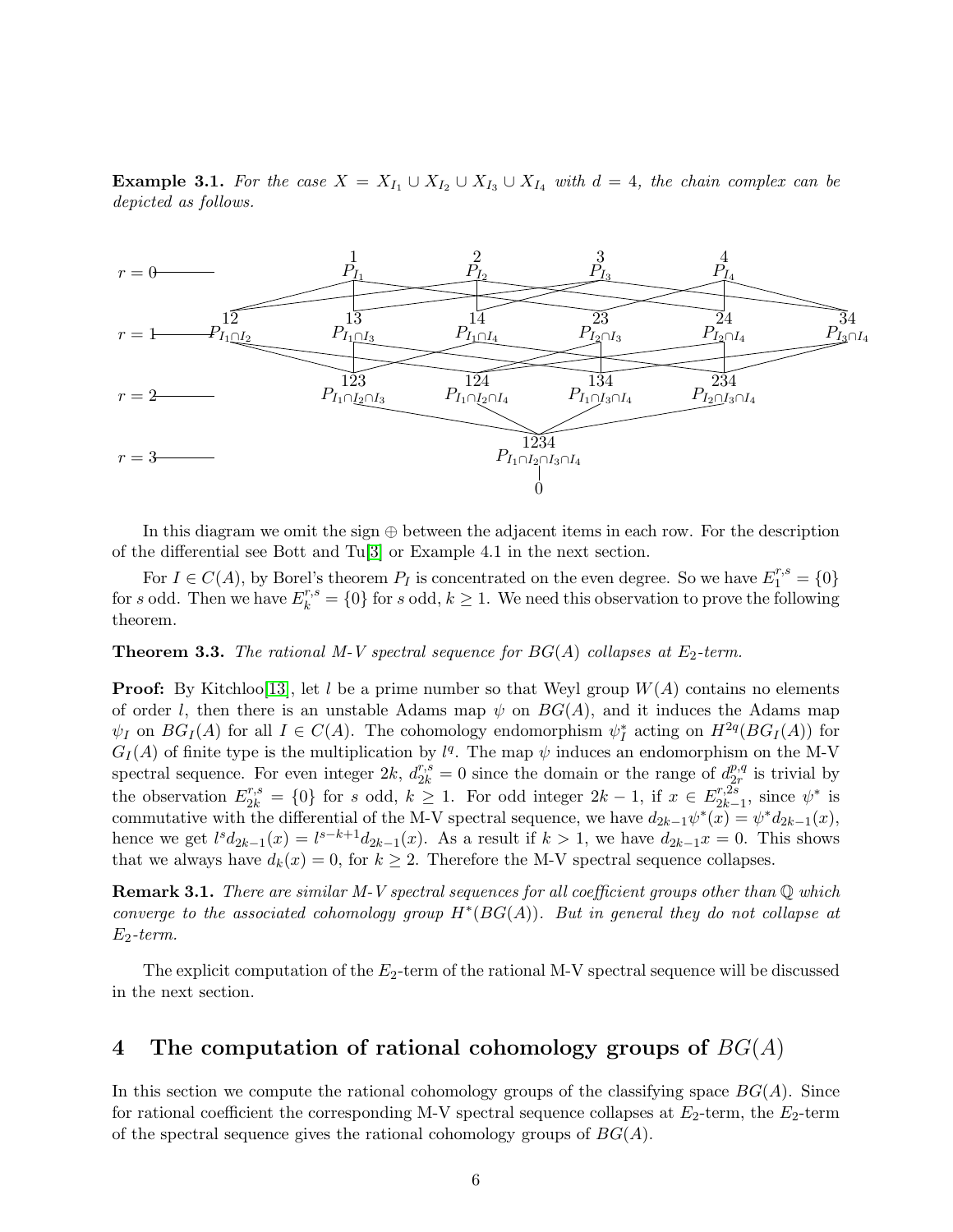The following is an example of explicit computation.

**Example 4.1.** We demonstrate the computation procedure for the M-V spectral sequence of  $X =$  $X_{I_1} \cup X_{I_2} \cup X_{I_3} \cup X_{I_4}$ . The cochain complex  $E_1: 0 \to E_1^0 \stackrel{\delta_0}{\to} E_1^1 \stackrel{\delta_1}{\to} E_1^2 \stackrel{\delta_2}{\to} \cdots \stackrel{\delta_{d-2}}{\to} E_1^{d-1} \to 0$  is illustrated as in Example 3.1. Here we compute the cohomology  $E_2 = H^*(E_1) =$ d−1<br>⊕  $r=0$  $H^r(E_1)$ .

Step 1: It is easy to see that  $H^0(E_1) \cong P_{I_1} \cap P_{I_2} \cap P_{I_3} \cap P_{I_4} = P_{I_1 \cup I_2 \cup I_3 \cup I_4}$ .

**Step 2:** For  $H^1(E_1)$ , the element in ker  $\delta_1$  has the form  $(v_{12}, v_{13}, v_{14}, v_{23}, v_{24}, v_{34})$  with  $v_{ij} \in$  $P_{I_i \cap I_j}$ ,  $1 \leq i < j \leq 4$  and satisfies

$$
v_{12} - v_{13} + v_{23} = 0. \tag{1}
$$

$$
v_{12} - v_{14} + v_{24} = 0. \t\t(2)
$$

$$
v_{13} - v_{14} + v_{34} = 0. \tag{3}
$$

$$
v_{23} - v_{24} + v_{34} = 0.\t\t(4)
$$

The image of  $\delta_0$  is generated by the elements of the forms  $\delta_0(v_i)$  with  $v_i \in P_{I_i}$ ,  $1 \leq i \leq 4$ , which is represented by the row vectors of the following matrix.

|       | 13             | 14 | 23     | 24     |           |  |
|-------|----------------|----|--------|--------|-----------|--|
| $v_1$ | v <sub>1</sub> |    |        |        |           |  |
| $v_2$ |                |    | $-v_2$ | $-v_2$ |           |  |
|       | $-v_3$         |    | $-v_3$ |        | $\!\!v_3$ |  |
|       |                |    | $-v_4$ | $-v_4$ |           |  |

By the equations  $v_{12} - v_{13} + v_{23} = 0$  and  $v_{12} - v_{14} + v_{24} = 0$ , we have  $v_{12} \in P_{I_1 \cap I_2} \cap (P_{I_1 \cap I_3} + P_{I_1 \cap I_2})$  $P_{I_2 \cap I_3}$ )  $\cap (P_{I_1 \cap I_4} + P_{I_2 \cap I_4})$ . We compute  $H^1(E_1)$  by constructing an epimorphism

$$
\phi_1: H_1(E_1) \to P_{I_1 \cap I_2} \cap (P_{I_1 \cap I_3} + P_{I_2 \cap I_3}) \cap (P_{I_1 \cap I_4} + P_{I_2 \cap I_4}) - (P_{I_1} + P_{I_2})
$$

$$
[(v_{12}, v_{13}, v_{14}, v_{23}, v_{24}, v_{34})] \to v_{12} + P_{I_1} + P_{I_2}.
$$

Here we use  $A - B$  to denote the quotient of A with respect to subspace B for convenience. It is easy to see that  $\phi_1$  is well defined. And as a rational vector space  $H_1(E_1) \cong \text{im}\phi_1 \oplus \text{ker}\phi_1$ .

Now we compute ker  $\phi_1$ . For  $[(v_{12}, v_{13}, v_{14}, v_{23}, v_{24}, v_{34})] \in \text{ker } \phi_1$ , we must have  $v_{12} \in P_{I_1} + P_{I_2}$ . Therefore there exist  $v_1 \in P_{I_1}, v_2 \in P_{I_2}$  such that  $v_{12} = v_1 - v_2$ . Substituting  $v_{12}$  with  $v_1 - v_2$ in Equations 1 and 2, we get  $v_{13} - v_1 = v_{23} - v_2$  and  $v_{14} - v_1 = v_{24} - v_2$ . This means that  $v_{13} - v_1 \in P_{I_1 \cap I_3} \cap P_{I_2 \cap I_3} = P_{(I_1 \cup I_2) \cap I_3}$  and  $v_{14} - v_1 \in P_{I_1 \cap I_4} \cap P_{I_2 \cap I_4} = P_{(I_1 \cup I_2) \cap I_4}$ . By Equation 3,  $v_{13} - v_{14} + v_{34} = 0$ , we get  $(v_{13} - v_1) - (v_{14} - v_1) + v_{34} = 0$ . So  $v_{13} - v_1 \in P_{(I_1 \cup I_2) \cap I_4} + P_{I_3 \cap I_4}$ . Therefore  $v_{13} - v_1 \in P_{(I_1 \cup I_2) \cap I_3} \cap (P_{(I_1 \cup I_2) \cap I_4} + P_{I_3 \cap I_4}).$ 

We define a homomorphism

$$
\phi_2: \ker \phi_1 \to P_{(I_1 \cup I_2) \cap I_3} \cap (P_{(I_1 \cup I_2) \cap I_4} + P_{I_3 \cap I_4}) - (P_{I_1 \cup I_2} + P_{I_3})
$$

$$
[(v_{12}, v_{13}, v_{14}, v_{23}, v_{24}, v_{34})] \to v_{13} - v_1 + P_{I_1 \cup I_2} + P_{I_3}.
$$

It is easy to check that this homomorphism is well defined. Note that we need the  $P_{I_1 \cup I_2}$ -item to eliminate the effect of indeterminacy of  $v_1$ , and the  $P_{I_3}$ -item to send  $[(0, -v_3, 0, -v_3, 0, v_3)] \in \text{ker } \delta_0$ to 0. By definition  $\phi_2$  is an epimorphism and we have ker  $\phi_1 \cong \text{im} \phi_2 \oplus \text{ker } \phi_2$ .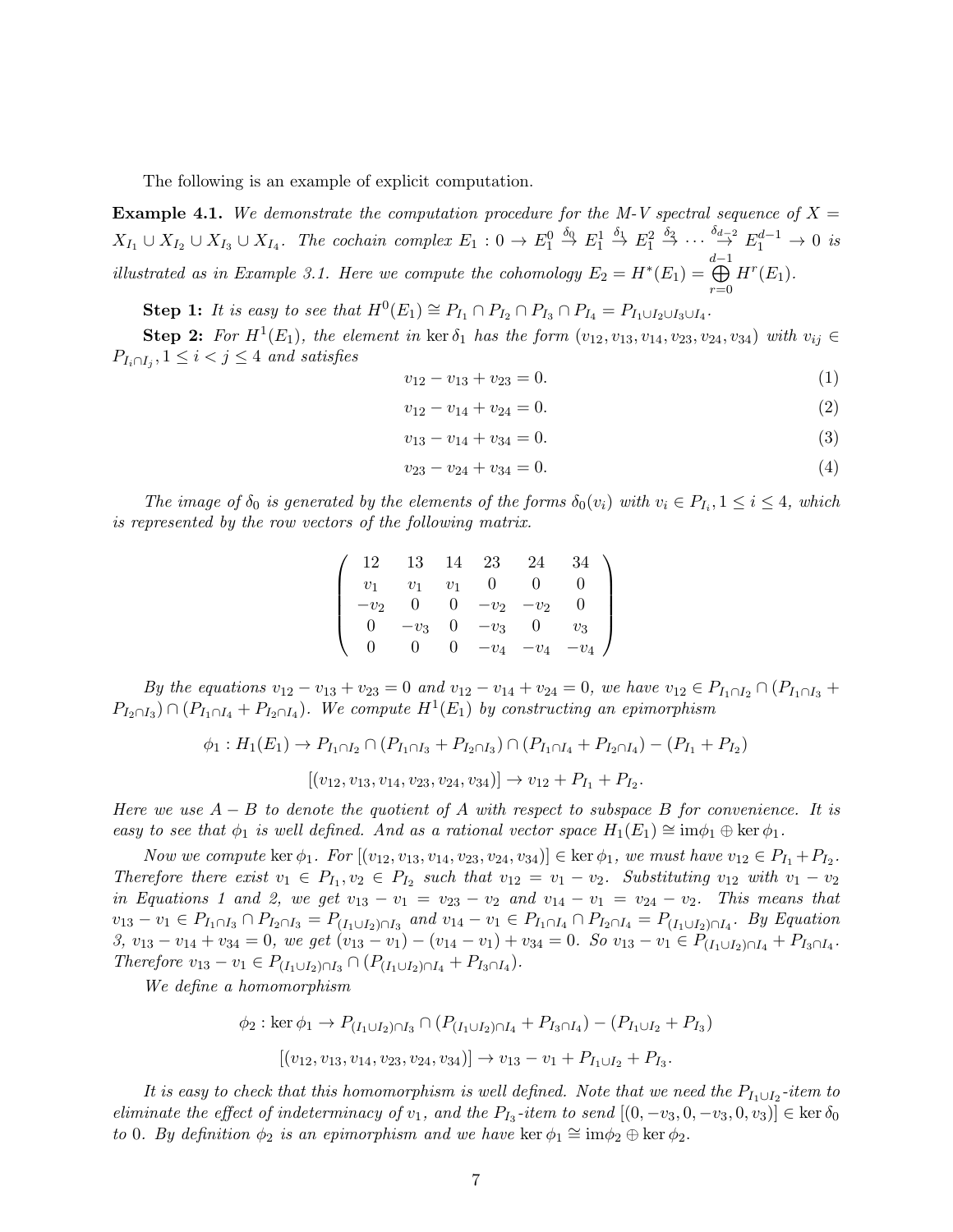For  $[(v_{12}, v_{13}, v_{14}, v_{23}, v_{24}, v_{34})] \in \text{ker } \phi_2$ , we already have  $v_1 \in P_{I_1}$  and  $v_2 \in P_{I_2}$  such that  $v_{12} = v_1 - v_2$  for ker  $\phi_2 \subset \text{ker } \phi_1$ , and there are  $\alpha \in P_{I_1 \cup I_2}$  and  $v_3 \in P_{I_3}$  such that  $v_{13} - v_1 = \alpha - v_3$ . So we have  $v_{12} = (v_1 + \alpha) - (v_2 + \alpha)$  and  $v_{13} = (v_1 + \alpha) - v_3$ . This means that if we choose  $v'_1 = v_1 + \alpha$  and  $v'_2 = v_2 + \alpha$  instead of  $v_1, v_2$  in the previous step, then we will have  $v_{12} = v'_1 - v'_2$ and  $v_{13} = v'_1 - v_3$ . For simplicity we still use  $v_1, v_2$  to denote the newly chosen elements  $v'_1, v'_2$ , then  $\alpha$  disappears and we have  $v_{12} = v_1 - v_2$  and  $v_{13} = v_1 - v_3$ . Combining them with Equation 1, we can solve  $v_{23} = v_2 - v_3$ . By Equations 2, 3 and 4, we get  $v_{14} - v_1 = v_{24} - v_2 = v_{34} - v_3$ . These equations imply that  $v_{14} - v_1 \in P_{I_1 \cap I_4} \cap P_{I_2 \cap I_4} \cap P_{I_3 \cap I_4} = P_{(I_1 \cup I_2 \cup I_3) \cap I_4}$ .

Now we define an epimorphism

$$
\phi_3: \ker \phi_2 \to P_{(I_1 \cup I_2 \cup I_3) \cap I_4} - (P_{I_1 \cup I_2 \cup I_3} + P_{I_4})
$$

$$
[(v_{12}, v_{13}, v_{14}, v_{23}, v_{24}, v_{34})] \to v_{14} - v_1 + P_{I_1 \cup I_2 \cup I_3} + P_{I_4}.
$$

 $For \left[ (v_{12}, v_{13}, v_{14}, v_{23}, v_{24}, v_{34}) \right] \in \text{ker } \phi_3$ , we have  $v_{12} = v_1 - v_2, v_{13} = v_1 - v_3, v_{23} = v_2 - v_3$  and  $v_{14}-v_1=\beta-v_4$  for certain  $v_i\in P_{I_i}, 1\leq i\leq 4$  and  $\beta\in P_{I_1\cup I_2\cup I_3}$ . If we replace  $v_1,v_2,v_3$  in the previous step by  $v'_1 = v_1 + \beta$ ,  $v'_2 = v_2 + \beta$ ,  $v'_3 = v_3 + \beta$ , then  $\beta$  disappears, and we have  $v_{14} - v_1 = -v_4$ . As a result we get  $v_{14} = v_1 - v_4$ ,  $v_{24} = v_2 - v_4$  and  $v_{34} = v_3 - v_4$  from the Equations 2, 3 and 4. Hence  $(v_{12}, v_{13}, v_{14}, v_{23}, v_{24}, v_{34})$  is in  $\text{im}\delta_0$  and ker  $\phi_3 = 0$ . Hence ker  $\phi_2 \cong \text{im}\phi_3 \oplus \text{ker}\phi_3 \cong \text{im}\phi_3$ .

So we have

 $H^1(E_1) \cong \mathrm{im} \phi_1 \oplus \mathrm{im} \phi_2 \oplus \mathrm{im} \phi_3$  $\cong P_{I_1 \cap I_2} \cap (P_{I_1 \cap I_3} + P_{I_2 \cap I_3}) \cap (P_{I_1 \cap I_4} + P_{I_2 \cap I_4}) - (P_{I_1} + P_{I_2})$  $\oplus P_{(I_1\cup I_2)\cap I_3} \cap (P_{(I_1\cup I_2)\cap I_4} + P_{I_3\cap I_4}) - (P_{I_1\cup I_2} + P_{I_3}) \oplus P_{(I_1\cup I_2\cup I_3)\cap I_4} - (P_{I_1\cup I_2\cup I_3} + P_{I_4})$ **Step 3:** For  $H^2(E_1)$ , the element in ker  $\delta_2$  has the form  $(v_{123}, v_{124}, v_{134}, v_{234})$  with  $v_{ijk} \in$ 

 $P_{I_i \cap I_j \cap I_k}$ ,  $1 \leq i < j < k \leq 4$  and satisfies

$$
v_{123} - v_{124} + v_{134} - v_{234} = 0. \tag{5}
$$

The image of  $\delta_1$  is generated by all the elements of the forms  $\delta_1(v_{ij})$  with  $v_{ij} \in P_{I_i \cap I_j}$ ,  $1 \le i, j \le j$ 4.

| 123       | 124       | 134       | 234       |  |
|-----------|-----------|-----------|-----------|--|
| $v_{12}$  | $v_{12}$  | 0         | 0         |  |
| $-v_{13}$ | O         | $v_{13}$  | 0         |  |
| 0         | $-v_{14}$ | $-v_{14}$ | 0         |  |
| $v_{23}$  | O         | 0         | $v_{23}$  |  |
| $\Omega$  | $v_{24}$  | 0         | $-v_{24}$ |  |
| 0         | ∩         | $v_{34}$  | $v_{34}$  |  |

We compute  $H^2(E_1)$  by constructing an epimorphism

$$
\psi_1: H^2(E_1) \to P_{I_1 \cap I_2 \cap I_3} \cap (P_{I_1 \cap I_2 \cap I_4} + P_{I_1 \cap I_3 \cap I_4} + P_{I_2 \cap I_3 \cap I_4}) - (P_{I_1 \cap I_2} + P_{I_1 \cap I_3} + P_{I_2 \cap I_3})
$$

$$
[(v_{123}, v_{124}, v_{134}, v_{234})] \to v_{123} + P_{I_1 \cap I_2} + P_{I_1 \cap I_3} + P_{I_2 \cap I_3}
$$

Then as a vector space  $H^2(E_1) \cong \text{im}\psi_1 \oplus \text{ker }\psi_1$ .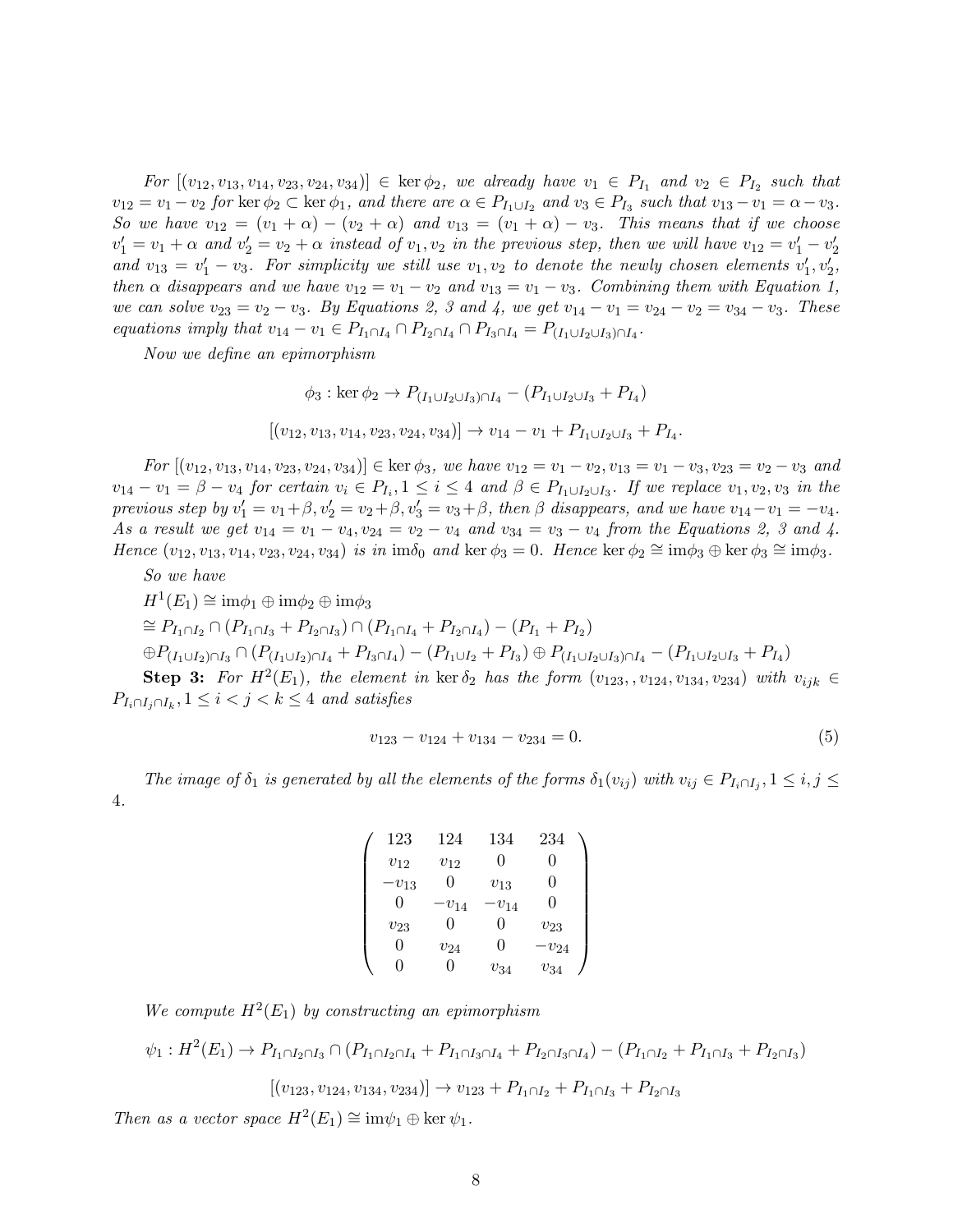For  $[(v_{123}, v_{124}, v_{134}, v_{234})] \in \text{ker } \psi_1$ , there are elements  $v_{12} \in P_{I_1 \cap I_2}$ ,  $v_{13} \in P_{I_1 \cap I_3}$  and  $v_{23} \in$  $P_{I_2 \cap I_3}$  such that  $v_{123} = v_{12} - v_{13} + v_{23}$ . Combining with Equation 5, we get  $(v_{124} - v_{12}) - (v_{134} - v_{13})$  $v_{13}$ ) +  $(v_{234} - v_{23}) = 0$ . This implies that  $v_{124} - v_{12} \in P_{I_1 \cap I_2 \cap I_4} \cap (P_{I_1 \cap I_3 \cap I_4} + P_{I_2 \cap I_3 \cap I_4})$ .

We compute ker  $\psi_1$  by constructing a homomorphism

$$
\psi_2: \ker \psi_1 \to P_{I_1 \cap I_2 \cap I_4} \cap (P_{I_1 \cap I_3 \cap I_4} + P_{I_2 \cap I_3 \cap I_4}) - (P_{I_1 \cap I_2} \cap (P_{I_1 \cap I_3} + P_{I_2 \cap I_3}) + P_{I_1 \cap I_4} + P_{I_2 \cap I_4})
$$

$$
[(v_{123}, v_{124}, v_{134}, v_{234})] \to v_{124} - v_{12} + P_{I_1 \cap I_2} \cap (P_{I_1 \cap I_3} + P_{I_2 \cap I_3}) + P_{I_1 \cap I_4} + P_{I_2 \cap I_4})
$$

It is easy to see that the homomorphism  $\psi_2$  is well defined. Note that we add the item  $P_{I_1 \cap I_2} \cap$  $(P_{I_1 \cap I_3}+P_{I_2 \cap I_3})$  to eliminate the effect of indeterminacy of  $v_{12}$ . By definition,  $\psi_2$  is an epimorphism. So as a vector space ker  $\psi_1 \cong \mathrm{im}\psi_2 \oplus \ker \psi_2$ .

For  $[(v_{123}, v_{124}, v_{134}, v_{234})] \in \text{ker } \psi_2$ , a similar discussion as above shows that there are elements  $v_{12} \in P_{I_1 \cap I_2}, v_{13} \in P_{I_1 \cap I_3}$  and  $v_{23} \in P_{I_2 \cap I_3}$  with  $v_{123} = v_{12} - v_{13} + v_{23}$ . And there are  $\gamma \in$  $P_{I_1 \cap I_2} \cap (P_{I_1 \cap I_3} + P_{I_2 \cap I_3}), v_{14} \in P_{I_1 \cap I_4}$  and  $v_{24} \in P_{I_2 \cap I_4}$  such that  $v_{124} - v_{12} = \gamma - v_{14} + v_{24}$ . Similarly we can assume  $\gamma = 0$  if we choose  $v_{12}$  and  $v_{13}$  carefully in the previous step( $v'_{12} = v_{12} + \gamma$ and  $v'_{13} = v_{13} + \gamma$ ). Combining with Equation 5, we get  $v_{134} - v_{13} + v_{14} = v_{234} - v_{23} + v_{24}$ . This shows that  $v_{134} - v_{13} + v_{14} \in P_{I_1 \cap I_3 \cap I_4} \cap P_{I_2 \cap I_3 \cap I_4} = P_{(I_1 \cup I_2) \cap I_3 \cap I_4}$ .

Now we can construct an epimorphism

$$
\psi_3: \ker \psi_2 \to P_{(I_1 \cup I_2) \cap I_3 \cap I_4} - (P_{(I_1 \cup I_2) \cap I_3} + P_{(I_1 \cup I_2) \cap I_4} + P_{I_3 \cap I_4})
$$
  

$$
[(v_{123}, v_{124}, v_{134}, v_{234})] \mapsto v_{134} - v_{13} + v_{14} + P_{(I_1 \cup I_2) \cap I_3} + P_{(I_1 \cup I_2) \cap I_4} + P_{I_3 \cap I_4}
$$

We add the items  $P_{(I_1 \cup I_2) \cap I_3}$  and  $P_{(I_1 \cup I_2) \cap I_4}$  to eliminate the effect of indeterminacy of  $v_{13}$  and  $v_{14}$ . For  $[(v_{123}, v_{124}, v_{134}, v_{234})] \in \text{ker } \psi_3$  we have  $v_{123} = v_{12} - v_{13} + v_{23}$ ,  $v_{124} = v_{12} - v_{14} + v_{24}$  and  $v_{134} = v_{13} - v_{14} + \epsilon + \theta + v_{34}$ . If we choose  $v'_{13} = v_{13} + \epsilon$ ,  $v'_{14} = v_{14} + \epsilon$  and  $v'_{23} = v_{23} + \theta$ ,  $v'_{24} = v_{24} + \theta$ in the previous step, then we have  $v_{134} = v_{13} - v_{14} + v_{34}$  and  $v_{234} = v_{23} - v_{24} + v_{34}$ . This shows that ker  $\psi_3 = 0$ .

Similar to the result for  $H^1(E_1)$ , we get

$$
H^{2}(E_{1}) \cong im\psi_{1} \oplus im\psi_{2} \oplus im\psi_{3}
$$
  
\n
$$
\cong P_{(I_{1}\cup I_{2})\cap I_{3}\cap I_{4}} - (P_{(I_{1}\cup I_{2})\cap I_{3}} + P_{(I_{1}\cup I_{2})\cap I_{4}} + P_{I_{3}\cap I_{4}})
$$
  
\n
$$
\oplus P_{I_{1}\cap I_{2}\cap I_{4}} \cap (P_{I_{1}\cap I_{3}\cap I_{4}} + P_{I_{2}\cap I_{3}\cap I_{4}}) - (P_{I_{1}\cap I_{2}} \cap (P_{I_{1}\cap I_{3}} + P_{I_{2}\cap I_{3}}) + P_{I_{1}\cap I_{4}} + P_{I_{2}\cap I_{4}})
$$
  
\n
$$
\oplus P_{I_{1}\cap I_{2}\cap I_{3}} \cap (P_{I_{1}\cap I_{2}\cap I_{4}} + P_{I_{1}\cap I_{3}\cap I_{4}} + P_{I_{2}\cap I_{3}\cap I_{4}}) - (P_{I_{1}\cap I_{2}} + P_{I_{1}\cap I_{3}} + P_{I_{2}\cap I_{3}})
$$

**Step 4:** For  $H^3(E_1)$ , it is easy to see that

 $H^3(E_1) \cong P_{I_1 \cap I_2 \cap I_3 \cap I_4} - (P_{I_1 \cap I_2 \cap I_3} + P_{I_1 \cap I_2 \cap I_4} + P_{I_1 \cap I_3 \cap I_4} + P_{I_2 \cap I_3 \cap I_4}.$ 

As a result, the rational cohomology group  $H^*(BG(A))$  is isomorphic to  $\Sigma^3 H^3(E_1) \oplus \Sigma^2 H^2(E_1) \oplus$  $\Sigma H^1(E_1) \oplus H^0(E_1)$ .

)

**Remark 4.1.** We will get different expressions of  $H^*(BG(A))$  if we change the order of indices  $I_1, I_2, \cdots, I_d$ .

The computation for the general case  $X = X_{I_1} \cup X_{I_2} \cup \cdots \cup X_{I_d}$  is very complicate. We have the following inductive algorithm to write down the final results.

**Step 1:** We begin with the cohomology group of  $X_1 = X_{I_1}$  which is isomorphic to  $P_{I_1}$  as a graded abelian group.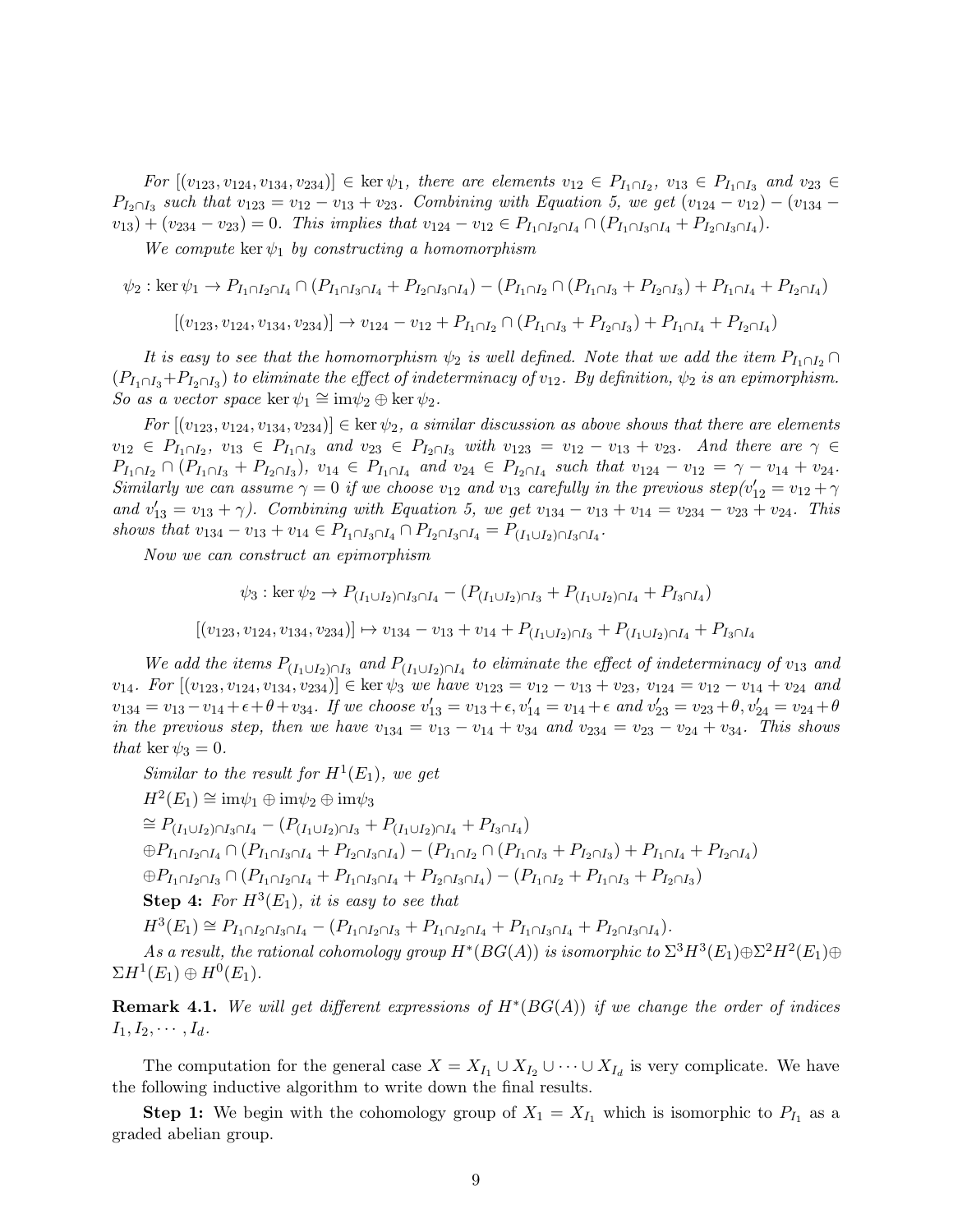**Step 2:** We compute the cohomology group of  $X_2 = X_{I_1} \cup X_{I_2}$ . The intersection  $X_{I_1} \cap X_{I_2}$ has the cohomology groups  $P_{I_1 \cap I_2}$ . We need the following form of the M-V exact sequence which was used in Zhao and Gao[\[16\]](#page-15-11)

**Lemma 4.1.** Let  $X = X_1 \cup_{X_0} X_2$  be the push-out of the diagram  $X_1 \stackrel{j_1}{\leftarrow} X_0 \stackrel{j_2}{\rightarrow} X_2$ . The homomorphism  $j: H^*(X_1) \oplus H^*(X_2) \to H^*(X_0)$  is given by  $j(u, v) = j_1^*(u) - j_2^*(v)$ . If  $X_1, X_2$  are deformation retracts of some open subspaces of  $X$ , then there exists a short exact sequence

$$
0 \to \Sigma \text{coker} j \to H^*(X) \to \ker j \to 0.
$$

Applying this lemma to  $X_{I_1} \cup X_{I_2}$ , there are two homomorphisms  $j_1 : H^*(X_{I_1}) \to H^*(X_{I_1 \cap I_2})$ , and  $j_2: H^*(X_{I_2}) \to H^*(X_{I_1 \cap I_2})$ . Then ker  $j \cong P_{I_1 \cup I_2}$  and coker $j \cong P_{I_1 \cap I_2} - (P_{I_1} + P_{I_2})$ . And we get

$$
H^*(X_1 \cup X_2) \cong \Sigma \text{coker} j \oplus \ker j \cong \Sigma(P_{I_1 \cap I_2} - (P_{I_1} + P_{I_2})) \oplus P_{I_1 \cup I_2}.
$$

We denote the two items in the expression by  $F_1$  and  $F_2$ . Then  $F_1 = \Sigma (P_{I_1 \cap I_2} - (P_{I_1} + P_{I_2}))$  has the form  $\Sigma(A - B)$  and  $F_2$  has the form  $A'$ .

**Step 3:** We compute the cohomology group of  $X_3 = X_{I_1} \cup X_{I_2} \cup X_{I_3}$ . Note that  $X_3 = X_2 \cup X_{I_3}$ and the intersection of  $X_2$  and  $X_{I_3}$  is  $\bar{X}_2 = (X_{I_1} \cup X_{I_2}) \cap \bar{X}_{I_3} = \bar{X}_{I_1 \cap I_3} \cup X_{I_2 \cap I_3}$ . By applying the result of Step 2 to  $I_1 = I_1 \cap I_3$  and  $I_2 = I_2 \cap I_3$ , we get

$$
H^*(X_{I_1 \cap I_3} \cup X_{I_2 \cap I_3}) \cong \Sigma \text{coker}_{J}^{\overline{j}} \oplus \ker_{J}^{\overline{j}} \cong \Sigma(P_{(I_1 \cap I_3) \cap (I_2 \cap I_3)} - (P_{I_1 \cap I_3} + P_{I_2 \cap I_3})) \oplus P_{(I_1 \cap I_3) \cup (I_2 \cap I_3)}.
$$
  
And we have two homomorphisms  $j_1 : H^*(X_{I_1} \cup X_{I_2}) \to H^*(X_{(I_1 \cap I_3) \cup (I_2 \cap I_3)})$  and  $j_2 : H^*(X_{I_3}) \to$ 

 $H^*(X_{(I_1 \cap I_3) \cup (I_2 \cap I_3)})$ . These homomorphisms can be depicted in the following diagram.

$$
H^*(X_{I_1} \cup X_{I_2}) \cong \sum (P_{I_1 \cap I_2} - (P_{I_1} + P_{I_2})) \oplus P_{I_1 \cup I_2}
$$
  
\n
$$
H^*(X_{(I_1 \cap I_3) \cup (I_2 \cap I_3)}) \cong \sum P_{(I_1 \cap I_3) \cap (I_2 \cap I_3)} - (P_{I_1 \cap I_3} + P_{I_2 \cap I_3}) \oplus P_{(I_1 \cap I_3) \cup (I_2 \cap I_3)}
$$
  
\n
$$
H^*(X_{I_3}) \cong H^*(X_{I_3}) \cong 0 \oplus P_{I_3}
$$

In the M-V exact sequence we combine the homomorphisms  $j_1, j_2$  to give the homomorphism j and  $H^*(X_{I_1} \cup X_{I_2} \cup X_{I_3}) \cong \Sigma$ cokerj ⊕ ker j. If we assume that the homomorphisms j<sub>1</sub> and j<sub>2</sub> are decomposed into sum of its summand, then from the M-V exact sequence we get  $H^*(X_{I_1} \cup X_{I_2} \cup$  $X_{I_3}$ )  $\cong$   $\Sigma$ coker $j_1^{\text{coker}} \oplus \Sigma$ coker $j_2^{\text{ker}} \oplus \ker j_1^{\text{coker}} \oplus \ker j_2^{\text{ker}}$ . Detailed computation gives the following rule to obtain  $H^*(X_3)$  from  $H^*(X_2)$ .

i) We write the cohomology of  $\bar{X}_2 = X_{I_1 \cap I_3} \cup X_{I_2 \cap I_3}$  below the cohomology of  $X_2 = X_{I_1} \cup X_{I_2}$ and we get

$$
\Sigma(P_{I_1 \cap I_2} - (P_{I_1} + P_{I_2})) \oplus P_{I_1 \cup I_2}
$$
  
 
$$
\Sigma(P_{I_1 \cap I_2 \cap I_3} - (P_{I_1 \cap I_3} + P_{I_2 \cap I_3})) \oplus P_{(I_1 \cup I_2) \cap I_3}
$$

The result for  $\bar{X}_2$  is obtained from the result for  $X_2$  by replacing  $I_1$  and  $I_2$  to  $\bar{I}_1 = I_1 \cap I_3$  and  $\overline{I}_2 = I_2 \cap I_3$ . The two expressions contain four direct sum items, that is  $\Sigma (P_{I_1 \cap I_2} - (P_{I_1} + P_{I_2}))$ ,  $P_{I_1\cup I_2}$ ,  $\Sigma(P_{I_1\cap I_2\cap I_3}-(P_{I_1\cap I_3}+P_{I_2\cap I_3})$  and  $P_{(I_1\cup I_2)\cap I_3}$ .

ii) Each of these items will be transformed into an item in the expression of  $H^*(X_3)$ . The two corresponding items  $\Sigma (P_{I_1 \cap I_2} - (P_{I_1} + P_{I_2}))$  and  $\Sigma (P_{I_1 \cap I_2 \cap I_3} - (P_{I_1 \cap I_3} + P_{I_2 \cap I_3}))$  have the forms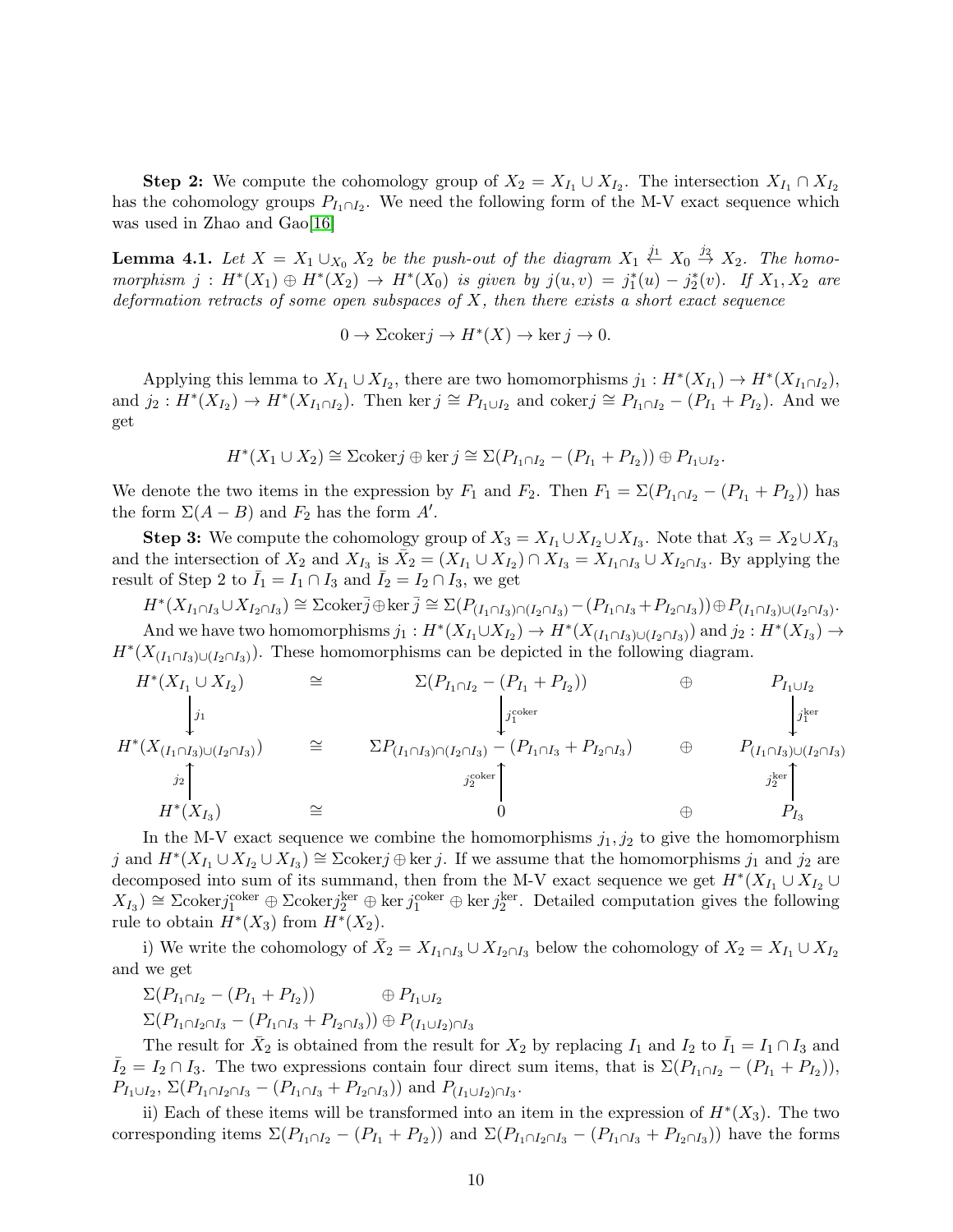as  $\Sigma(A - B)$  and  $\Sigma(\bar{A} - \bar{B})$  with  $B \subset A, \bar{B} \subset \bar{A}$  and  $A \subset \bar{A}, B \subset \bar{B}$ . They will be transformed into two new items  $\Sigma(A \cap \bar{B} - B)$  and  $\Sigma^2(\bar{A} - (\bar{B} + A)$ . The two items  $P_{I_1 \cup I_2}$  and  $P_{(I_1 \cup I_2) \cap I_3}$  have the forms A' and  $\bar{A}'$  with  $A' \subset \bar{A}'$ , which are transformed into the two items  $\Sigma(\bar{A}' - (\bar{A}' + P_{I_3}))$ and  $A' \cap P_{I_3}$ . We write the four items as  $F_1 \oplus F_2 \oplus F_3 \oplus F_4$ , and require  $F_4$  to be the unique item without grade lifting(no  $\Sigma$  appears).

And we continue this process until **Step**  $k$ .

Suppose we have finished the step k and obtained the cohomology group  $H^*(X_k) = H^*(X_{I_1} \cup$  $X_{I_2} \cup \cdots \cup X_{I_k}$  and it has the form of  $F_1 \oplus F_2 \oplus \cdots \oplus F_{2^{k-1}-1} \oplus F_{2^{k-1}}$ . And we require that there is no  $\Sigma$  in  $F_{2^{k-1}}$ .

Step  $k+1$ : now we write  $H^*(\bar{X}_k) = H^*(X_{I_1 \cap I_{k+1}} \cup X_{I_2 \cap I_{k+1}} \cup \cdots \cup X_{I_k \cap I_{k+1}})$  below the cohomology groups  $H^*(X_k)$  and we get

 $F_1 \oplus F_2 \oplus \cdots \oplus F_{2^{k-1}-1} \oplus F_{2^{k-1}}$  $\bar{F}_1 \oplus \bar{F}_2 \oplus \cdots \oplus \bar{F}_{2^{k-1}-1} \oplus \bar{F}_{2^{k-1}}$ 

Through the procedure similar to that in step 3 we know that the two items  $F_i$  and  $\bar{F}_i$ , 1  $\leq$  $i \leq 2^{k-1} - 1$  have the forms of  $\Sigma^r(A-B)$  and  $\Sigma^r(\overline{A}-\overline{B})$  with  $B \subset A, \overline{B} \subset \overline{A}$  and  $A \subset \overline{A}, B \subset \overline{B}$ , which will be transformed into two new items  $\Sigma^r(A \cap \bar{B} - B)$  and  $\Sigma^{r+1}(\bar{A} - (\bar{B} + A))$  in  $H^*(X_{k+1})$ . The last two items  $F_{2^{k-1}}$  and  $\bar{F}_{2^{k-1}}$  have the forms  $A'$  and  $\bar{A}'$  with  $A' \subset \bar{A}'$ , which are transformed into the two items  $\Sigma(\bar{A}' - (A' + P_{I_{k+1}}))$  and  $A' \cap P_{I_{k+1}}$ .

The algorithm ends when  $k = d - 1$ .

The following is an example illustrating the algorithm for  $d = 4$ .

**Example 4.2. Step 1.** 
$$
X_{I_1}
$$
, *input*  $P_{I_1}$   
\n**Step 2.**  $X_{I_1} \cup X_{I_2}$   
\n*We write the cohomology of*  $X_1$  *and*  $\bar{X}_1$ .  
\n $P_1$   
\n $P_{I_1 \cap I_2}$   
\n*And we get*  $H^*(X_2) \cong \Sigma(P_{I_1 \cap I_2} - (P_{I_1} + P_{I_2})) \oplus P_{I_1 \cup I_2}$   
\n**Step 3.**  $X_{I_1} \cup X_{I_2} \cup X_{I_3}$   
\n $(X_{I_1} \cup X_{I_2}) \cap X_{I_3} = (X_{I_1} \cap X_{I_3}) \cup (X_{I_2} \cap X_{I_3}) = X_{I_1 \cap I_3} \cup X_{I_2 \cap I_3}$   
\n*We write the cohomology of*  $X_2$  *and*  $\bar{X}_2$ .  
\n $\Sigma(P_{I_1 \cap I_2} - (P_{I_1} + P_{I_2})) \oplus P_{I_1 \cup I_2}$   
\n $\Sigma(P_{I_1 \cap I_2 \cap I_3} - (P_{I_1 \cap I_3} + P_{I_2 \cap I_3})) \oplus P_{(I_1 \cup I_2) \cap I_3}$   
\n*And we get*  $H^*(X_3) \cong \Sigma^2(P_{I_1 \cap I_2 \cap I_3} - (P_{I_1 \cap I_2} + P_{I_1 \cap I_3} + P_{I_2 \cap I_3})) \oplus \Sigma(P_{I_1 \cap I_2} \cap (P_{I_1 \cap I_3} + P_{I_2 \cap I_3}) -$   
\n $(P_{I_1} + P_{I_2})) \oplus \Sigma(P_{(I_1 \cup I_2) \cap I_3} - (P_{I_1 \cup I_2} + P_{I_3})) \oplus P_{I_1 \cup I_2 \cup I_3}$   
\n**Step 4.**  $X_{I_1} \cup X_{I_2} \cup X_{I_3} \cup X_{I_4}$   
\n $(X_{I_1} \cup X_{I_$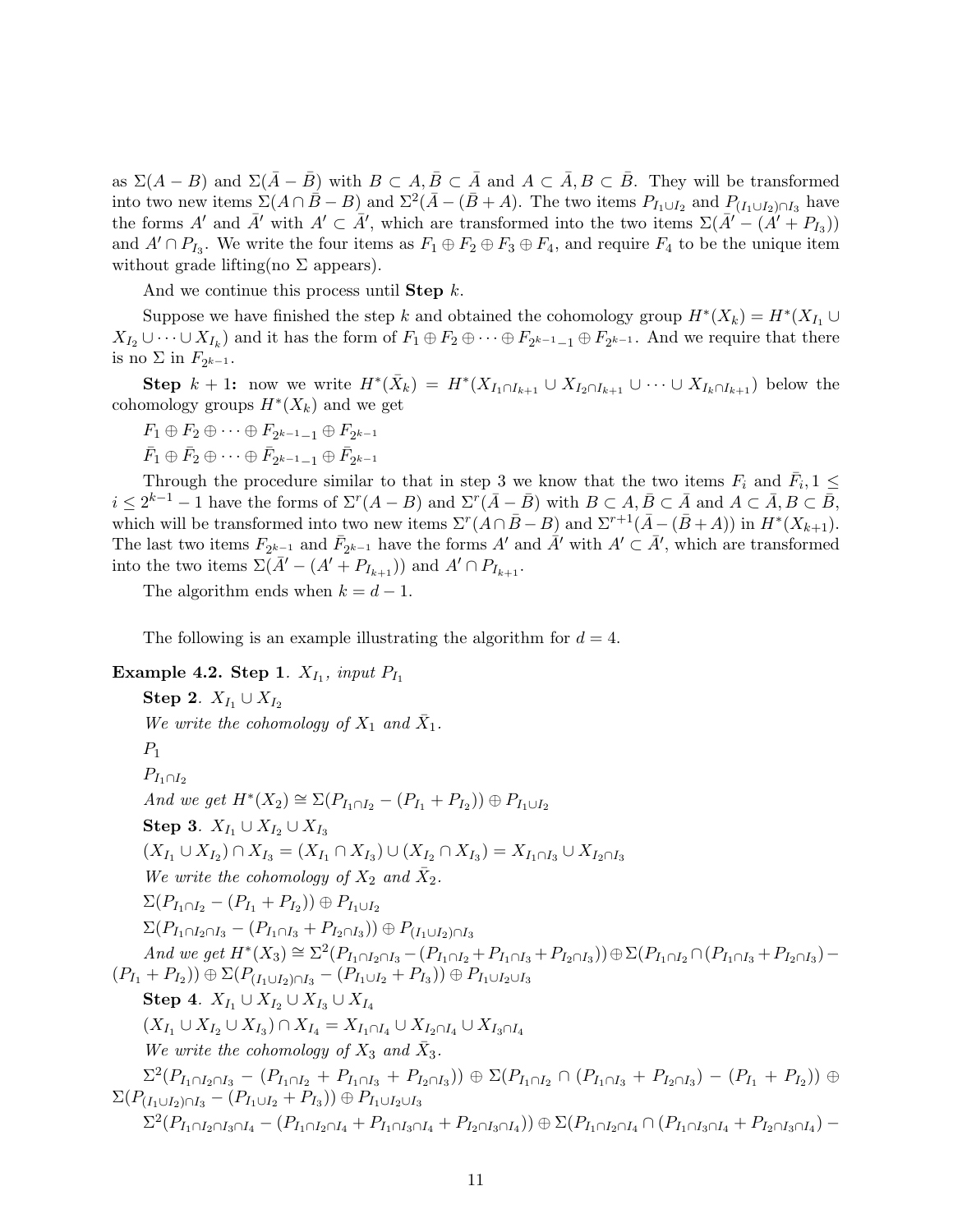$(P_{I_1 \cap I_4} + P_{I_2 \cap I_4})$ )  $\oplus$   $\Sigma (P_{(I_1 \cup I_2) \cap I_3 \cap I_4} - (P_{(I_1 \cup I_2) \cap I_4} + P_{I_3 \cap I_4}))$   $\oplus$   $P_{(I_1 \cup I_2 \cup I_3) \cap I_4}$ And we get  $H^*(X_4) \cong \Sigma^3(P_{I_1 \cap I_2 \cap I_3 \cap I_4} - (P_{I_1 \cap I_2 \cap I_3} + P_{I_1 \cap I_2 \cap I_4} + P_{I_1 \cap I_3 \cap I_4} + P_{I_2 \cap I_3 \cap I_4})$  $\oplus \Sigma^2 (P_{(I_1 \cup I_2) \cap I_3 \cap I_4} - (P_{(I_1 \cup I_2) \cap I_3} + P_{(I_1 \cup I_2) \cap I_4} + P_{I_3 \cap I_4}))$  $\oplus \Sigma^2 (P_{I_1 \cap I_2 \cap I_4} \cap (P_{I_1 \cap I_3 \cap I_4} + P_{I_2 \cap I_3 \cap I_4}) - (P_{I_1 \cap I_2} \cap (P_{I_1 \cap I_3} + P_{I_2 \cap I_3}) + P_{I_1 \cap I_4} + P_{I_2 \cap I_4}))$  $\oplus \Sigma^2 (P_{I_1 \cap I_2 \cap I_3} \cap (P_{I_1 \cap I_2 \cap I_4} + P_{I_1 \cap I_3 \cap I_4} + P_{I_2 \cap I_3 \cap I_4}) - (P_{I_1 \cap I_2} + P_{I_1 \cap I_3} + P_{I_2 \cap I_3}))$  $\oplus \Sigma (P_{(I_1 \cup I_2 \cup I_3) \cap I_4} - (P_{I_1 \cup I_2 \cup I_3} + P_{I_4})$  $\oplus \Sigma (P_{(I_1 \cup I_2) \cap I_3} \cap (P_{(I_1 \cup I_2) \cap I_4} + P_{I_3 \cap I_4}) - (P_{I_1 \cup I_2} + P_{I_3}))$  $\oplus \Sigma (P_{I_1 \cap I_2} \cap (P_{I_1 \cap I_3} + P_{I_2 \cap I_3}) \cap (P_{I_1 \cap I_4} + P_{I_2 \cap I_4}) - (P_{I_1} + P_{I_2}))$  $\oplus P_{I_1\cup I_2\cup I_3\cup I_4}$ 

By classifying the maximal objects in  $C(A)$  and using the above algorithm, we obtain the results for rational cohomology groups of the classifying spaces of Kac-Moody groups of infinite type with  $n = 3$  and 4.

**Example 4.3.** The rational cohomology groups of the classifying space  $BG(A)$  for  $n = 3$  are listed case by case as below.

1. {1}, {2}, {3}  $\Sigma(P-(P_1+P_2)) \oplus \Sigma(P-(P_{12}+P_3)) \oplus P_{123}$ 2. {1, 2}, {3}  $\Sigma(P-(P_{12}+P_3))\oplus P_{123}$ 3. {1, 2}, {1, 3}  $\Sigma(P_1 - (P_{12} + P_{13})) \oplus P_{123}$ 4. {1, 2}, {1, 3}, {2, 3}  $\Sigma^2(P-(P_1+P_2+P_3))\oplus \Sigma(P_1\cap (P_2+P_3)-(P_{12}+P_{13}))\oplus P_{123}$ 

**Example 4.4.** The rational cohomology groups of the classifying space  $BG(A)$  for  $n = 4$  are listed case by case as below.

1.  $\{1\}, \{2\}, \{3\}, \{4\},$  $\Sigma(P-(P_1+P_2))\oplus \Sigma(P-(P_{12}+P_3))\oplus \Sigma(P-(P_{123}+P_4))\oplus P_{1234}$ 2.  $\{1, 2\}, \{3\}, \{4\},$  $\Sigma(P-(P_{12}+P_3))\oplus \Sigma(P-(P_{123}+P_4))\oplus P_{1234}$ 3.  $\{1,2\}, \{3,4\},\$  $\Sigma(P-(P_{12}+P_{34}))\oplus P_{1234}$  $\{4, \{1,2\}, \{1,3\}, \{4\}$  $\Sigma(P_1 - (P_{12} + P_{13})) \oplus \Sigma(P - (P_{123} + P_4)) \oplus P_{1234}$ 5. {1, 2}, {1, 3}, {1, 4}  $\Sigma(P_1 - (P_{12} + P_{13})) \oplus \Sigma(P_1 - (P_{123} + P_{14})) \oplus P_{1234}$ 6.  $\{1, 2\}, \{1, 3\}, \{3, 4\},$  $\Sigma(P_1 - (P_{12} + P_{13})) \oplus \Sigma(P_3 - (P_{123} + P_{34})) \oplus P_{1234}$ 7.  $\{1,2\}, \{1,3\}, \{2,3\}, \{4\}$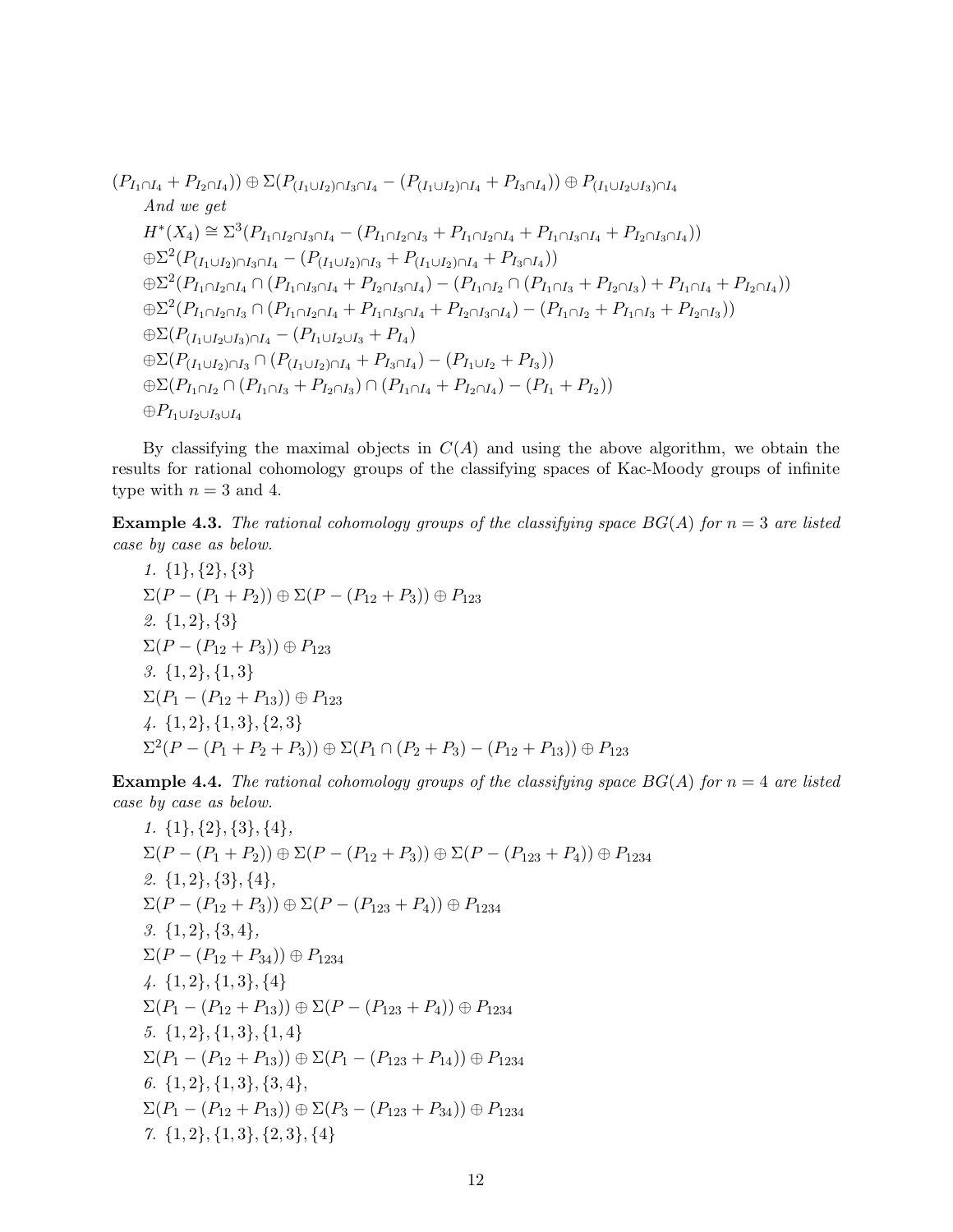$$
\Sigma^{2}(P-(P_{1}+P_{2}+P_{3}))\oplus\Sigma(P\cap (P_{2}+P_{3})-(P_{12}+P_{13}))\oplus\Sigma(P-(P_{123}+P_{4}))\oplus P_{1234}
$$
  
\n8. {1, 2}, {1, 3}, {1, 4}, {2, 3}  
\n8. {2(P-(P\_{1}+P\_{2}+P\_{3}))\oplus\Sigma(P\cap (P\_{2}+P\_{3})-(P\_{12}+P\_{13}))\oplus\Sigma(P\_{1}-(P\_{123}+P\_{14}))\oplus P\_{1234}  
\n9. {1, 2}, {1, 3}, {2, 4}, {3, 4}  
\n10. {1, 2}, {1, 3}, {1, 4}, {2, 3}, {2, 4}  
\n10. {1, 2}, {1, 3}, {1, 4}, {2, 3}, {2, 4}  
\n11. {2, 4}, {3, 4}, {4, 4}, {2, 3}, {2, 4}  
\n12. {2(P-(P\_{1}+P\_{2}+P\_{3}))\oplus\Sigma^{2}(P-(P\_{1}+P\_{2}+P\_{4}))\oplus\Sigma(P\_{1}\cap (P\_{2}+P\_{4})-(P\_{123}+P\_{14})\oplus\Sigma(P\_{1}\cap (P\_{2}+P\_{3})-(P\_{12}+P\_{3})\oplus P\_{1234}  
\n11. {1, 2}, {1, 3}, {1, 4}, {2, 3}, {2, 4}, {3, 4}  
\n12. {1, 2}, {1, 3}, {1, 4}, {2, 3}, {2, 4}, {3, 4}  
\n13. {2^2(P-(P\_{1}+P\_{2}+P\_{3}))\oplus\Sigma^{2}(P-(P\_{1}+P\_{2}+P\_{3})-(P\_{12}+P\_{13})\oplus P\_{1234}  
\n12. {1, 2, 3}, {4}  
\n12. {1, 2, 3}, {4}  
\n13. {1, 2, 3}, {4}  
\n14. {1, 2, 3}, {4}  
\n15. {1, 2, 3}, {4, 4}  
\n16. {1, 2, 3}, {4, 4}, {4, 4}  
\n17. {12, 3}, {4, 4}, {4, 4

By the above algorithm there are always  $2^{d-1}$  items in the cohomology of  $H^*(BG(A))$ . But some items are zero for trivial reason. We delete them from the lists. We have done the similar computations for  $n = 5$  with the help of Zhang Yukun, Luo Yajing, Gong Tao, Wang Ran, Li Yingxin, Qu Qingrui, Liang Peng and Gu Peiqi. The result is too lengthy to be listed here.

#### 5 The polynomial invariants of Weyl groups and their subgroups

To compute the rational cohomology of the classifying space  $BG(A)$ , it is vital to know the ring of polynomial invariants  $P_I$  for  $I \subset S$ (see the expressions in Examples 4.3 and 4.4). In some cases the computation of  $P_I$  for  $I \subset S$  can be reduced to the computation of rational polynomial invariants of Weyl group  $W(A_I)$  for the Cartan matrix  $A_I$ .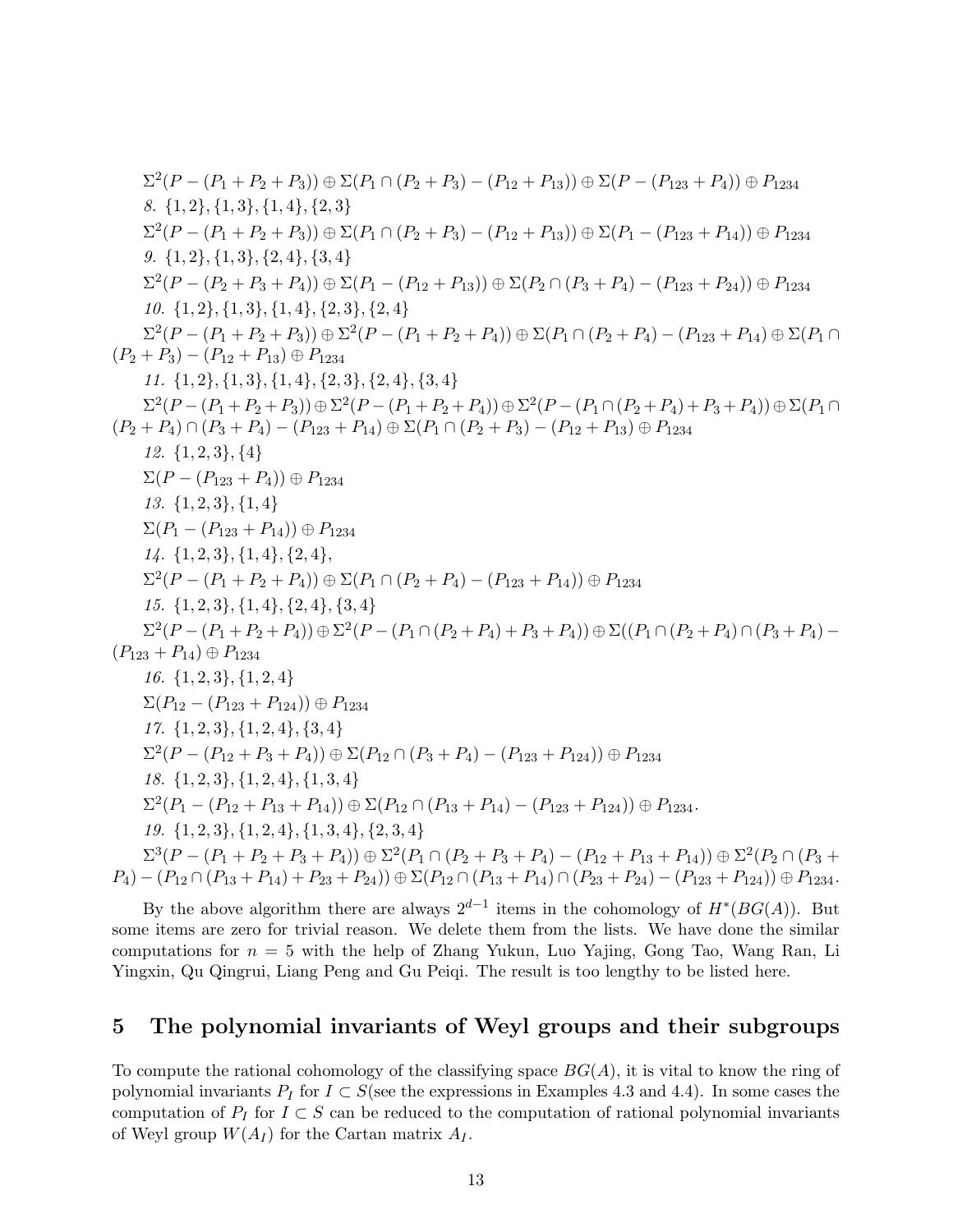Each decomposable  $n \times n$  Cartan matrix A can be written, up to order of the elements in S, as a sum  $A = \bigoplus$ k  $i=1$  $A_{S_i}$  of sub-matrices with S the disjoint union of  $S_i$ . And the corresponding Kac-Moody groups can be decomposed into  $G(A) = \prod$ k  $\prod_{i=1} G(A_{S_i})$ . For each  $I \subset S$  the parabolic subgroup  $G_I(A)$  has a decomposition  $G_I(A) = \prod$ k  $\prod_{i=1} G_{I \cap S_i}(A_i)$ . And the Weyl group of  $G_I(A)$  is isomorphic to  $\prod$ k  $\prod_{i=1} W_{I \cap S_i}(A_i)$ . It is obvious that the ring of invariants  $P_I$  is isomorphic to  $\bigotimes_{i=1}$ k  $\bigotimes_{i=1} P_{I\cap S_i}.$ So the computation of  $P_I$  can be reduced to the indecomposable case.

Let  $A = (a_{ij})_{n \times n}$  be a Cartan matrix. The Weyl reflections  $\sigma_1, \sigma_2, \cdots, \sigma_n$  satisfy

$$
\sigma_i(w_j) = \begin{cases} w_j - \alpha_j, & \text{for } i = j; \\ w_j, & \text{for } i \neq j. \end{cases}
$$

Thus we have

$$
(\sigma_1(w_1), \sigma_2(w_2), \cdots, \sigma_n(w_n)) = (w_1, w_2, \cdots, w_n)(I_n - A).
$$

We write  $(w_1, w_2, \dots, w_n)$  as w. For  $S = I \sqcup J$ , we write w as  $(w_I, w_J)$ , where  $w_I =$  $(w_1, w_2, \dots, w_{|I|})$  and  $w_J = (w_{|I|+1}, w_{|I|+2}, \dots, w_n)$ . We have

$$
(\sigma_1(w_1), \sigma_2(w_2), \cdots, \sigma_{|I|}(w_{|I|})) = (w_1, w_2, \cdots, w_n) \begin{pmatrix} I_{|I|} - A_I \\ -A_{JI} \end{pmatrix}
$$

and  $\sigma_i(\omega_j) = \omega_j$  for all  $i \in I, j \in J$ , where  $A_{JI}$  is the submatrix  $A_{JI} = (a_{ji})_{j \in J, i \in I}$  of A.

By choosing a  $|J| \times |I|$  matrix C with rational elements, we get another basis for the rational linear space of weights,

$$
w' = (w'_I, w'_J) = (w_I, w_J) \begin{pmatrix} I_{|I|} & 0 \\ C & I_{|J|} \end{pmatrix}.
$$

By a direct computation we get

$$
(\sigma_1(w'_1), \sigma_2(w'_2), \cdots, \sigma_{|I|}(w'_{|I|})) = (w_1, w_2, \cdots, w_n) \left( \begin{array}{c} I_{|I|} - A_I \\ C - A_{JI} \end{array} \right) = (w'_1, w'_2, \cdots, w'_n) \left( \begin{array}{c} I_{|I|} - A_I \\ C A_I - A_{JI} \end{array} \right)
$$

If the rank of matrix  $A_I$  is the same as that of  $\begin{pmatrix} A_I \\ A_{JI} \end{pmatrix}$ , then the rational matrix C can be chosen such that  $CA_I = A_{JI}$ . As a consequence we get

$$
(\sigma_1(w'_1), \sigma_2(w'_2), \cdots, \sigma_{|I|}(w'_{|I|})) = (w'_1, w'_2, \cdots, w'_{|I|})(I_{|I|} - A_I).
$$

This implies that the linear action of  $W_I(A)$  on the Q-linear space spanned by  $w'_1, w'_2, \cdots, w'_{|I|}$  is isomorphic to the action of  $W(A_I)$  on the Q-linear space of weights for  $G(A_I)$ . Combining with the fact that  $W_I(A)$  acts trivially on  $w_j, j \in J$ , we prove the following proposition.

**Proposition 5.1.** Let A be an  $n \times n$  Cartan matrix and the matrix equation  $XA_I = A_{JI}$  has a rational solution C, then the ring of invariants  $P_I$  of  $W_I(A)$  is isomorphic to the tensor product of the ring of invariants of the Weyl group  $W(A_I)$  acting on Q-linear space of weights for  $G(A_I)$  and the polynomial ring  $\mathbb{Q}[w_{|I|+1}, w_{|I|+2}, \cdots, w_n].$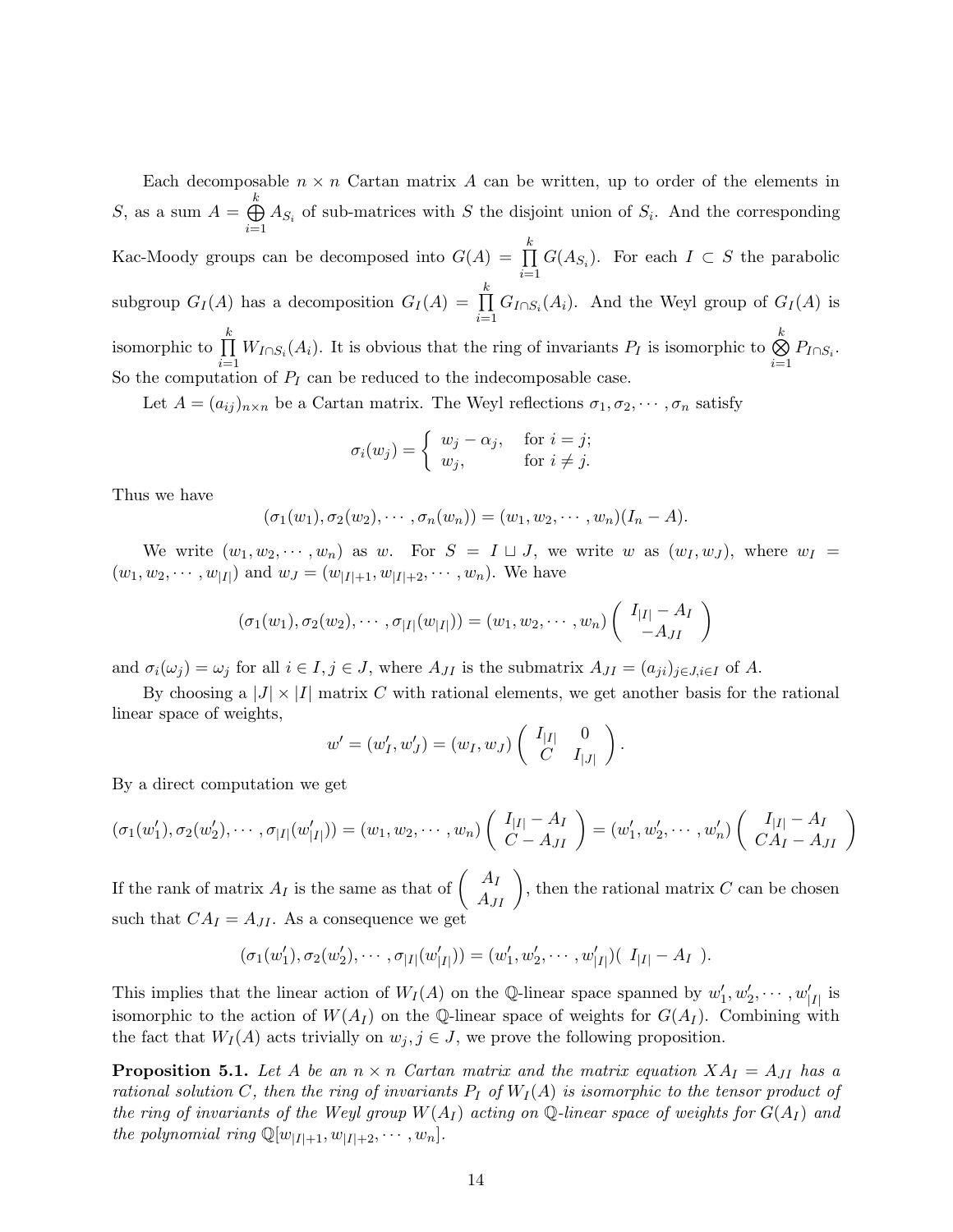Particularly the proposition is true if det  $A_I \neq 0$ .

Even one knows all the rings of invariants  $P<sub>I</sub>$ , it is still difficult to compute the rational cohomology groups of  $BG(A)$  explicitly. There are expressions like  $P - (P_1 + P_2 + P_3)$  and  $P_1 \cap$  $(P_2 + P_4) \cap (P_3 + P_4) - (P_{123} + P_{14})$  for which we even can not compute their Poincaré series.

In [\[5\]](#page-15-12) Foley claimed that for a  $3 \times 3$  Cartan matrix A of infinite type,  $P - (P_1 + P_2 + P_3) = 0$ . This result hints the following conjecture.

**Conjecture 5.1.** For an  $n \times n$  Cartan matrix A of infinite type,  $P = P_1 + P_2 + \cdots + P_n$ .

#### 6 Some applications and conjectures

The computation for the cohomology groups of  $BG(A)(or BK(A))$  has several applications.

**Theorem 6.1.** For a Kac-Moody group  $K(A)$  of infinite type, the image of the Borel homomorphism  $Bi^*: H^*(BK(A); \mathbb{Q}) \to H^*(BT, \mathbb{Q})$  is the ring of invariants  $P^{W(A)}$ .

**Proof:** We have  $BK(A) \sim X_{I_1} \cup X_{I_2} \cup \cdots \cup X_{I_d}$ . We can also write BT as  $BT \cup BT \cup \cdots \cup$ BT and there is a homomorphism f between the M-V spectral sequences of  $H^*(BK(A))$  and  $H^*(BT)$ . Borel's theorem asserts that the homomorphism  $H^*(X_{I_i}) \to H^*(BT)$  has image the ring of invariants  $P^{W_{I_i}(A)}$ . Since  $S = \overline{U}$ d  $i=1$  $I_i$ , the image of  $Bi^*$  is isomorphic to ∩ d  $i=1$  $P^{W_{I_i}(A)} = P^{W(A)}.$ 

The following result is proved in Ruan and Zhao[\[15\]](#page-15-13).

**Theorem 6.2.** For a rank 3 Kac-Moody group  $K(A)$  of infinite type, the integral cohomology  $H^*(BK(A); \mathbb{Z})$  has p-torsion elements for any prime number p.

Based on theorem 6.2 we can give the following conjecture.

Conjecture 6.1. For a Kac-Moody group  $K(A)$  of infinite type,  $H^*(BG(A); \mathbb{Z})$  has p-torsion elements for any prime p.

In [\[16\]](#page-15-11) we show that for a generic Kac-Moody group, the rational cohomology ring  $H^*(BG(A); \mathbb{Q})$ is infinitely generated. So it is natural to give the following conjecture.

**Conjecture 6.2.** For a Cartan matrix  $A = (a_{ij})_{n \times n}$  of indefinite type with  $n \geq 3$ , the rational cohomology ring  $H^*(BG(A); \mathbb{Q})$  is infinitely generated.

**Remark 6.1.** For Conjecture 6.2 it is known that for Cartan matrix  $A = (a_{ij})_{n \times n}$  of finite type, affine type or  $n \leq 2$ , the rational cohomology ring  $H^*(BG(A);\mathbb{Q})$  is finitely generated.

The computation in this paper can be used to attack the above conjectures.

### <span id="page-14-0"></span>References

[1] A. Borel, Sur la cohomologie des espaces fibres principaux et des espaces homogenes de groupes de Lie compacts, Ann.math. 57(1953), 115-207.